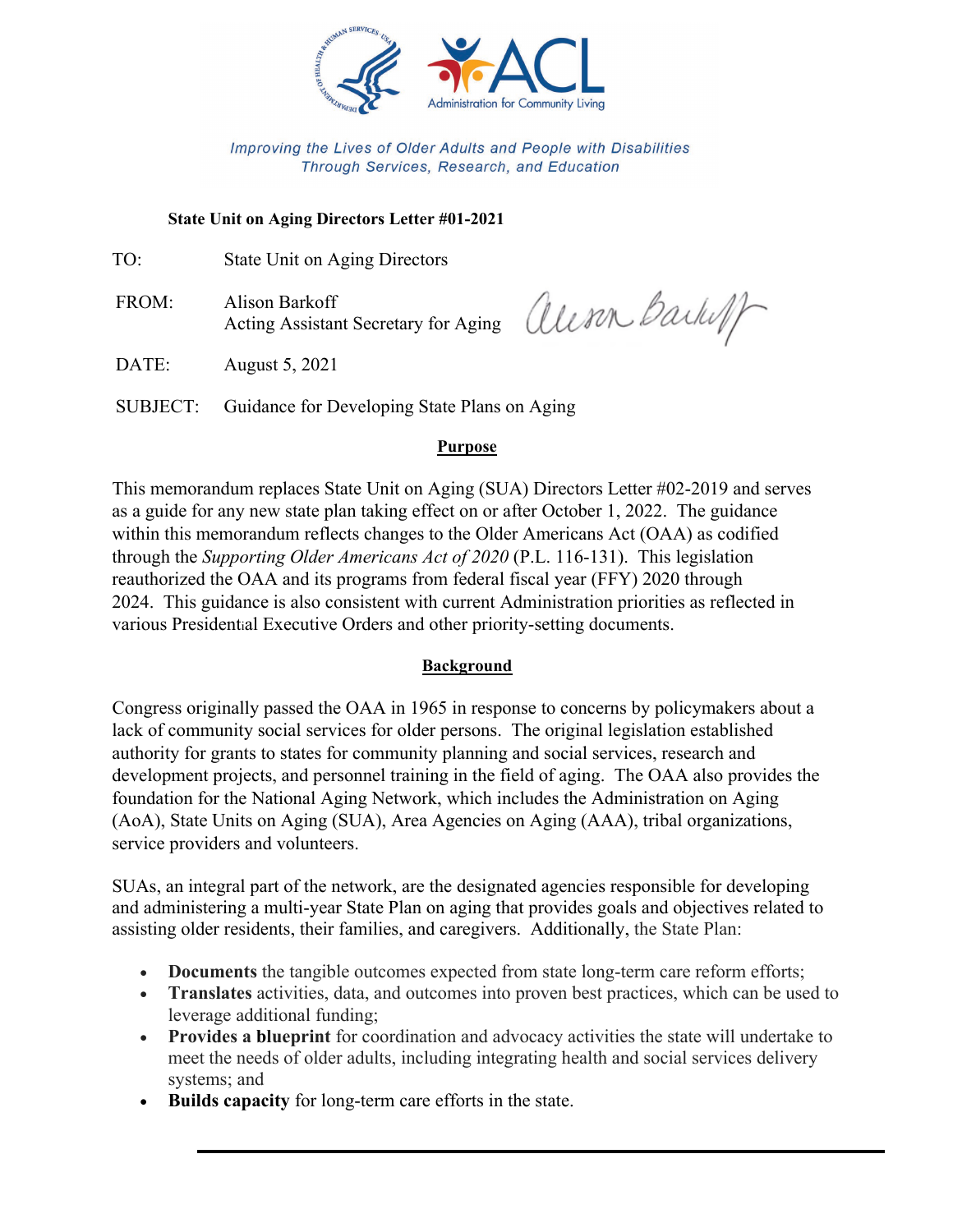The *Supporting Older Americans Act of 2020* reauthorized the OAA with an emphasis on addressing the impacts of social isolation, caregiving, malnutrition, and other key priorities. In this guidance you will find information on specific changes that were made, as well as information on priority areas added by the law.

In the time since passage of the *Supporting Older Americans Act of 2020*, the COVID-19 pandemic has caused significant disruptions in operations and programs for the aging network. In response, the network has been provided significant flexibilities through actions taken by the federal executive and congressional branches and received a substantial influx of supplemental funding to meet the dramatically increased needs of older adults. As you formulate your State Plans, ACL encourages states to keep in mind the impacts of COVID-19 on the aging network, temporary flexibilities that may come to an end during the period of the State Plan and project periods of various supplemental funding that have been provided to states.

In addition, the Biden Administration has articulated four key priorities that are guiding ACL's work: COVID-19 recovery, advancing equity, expanding access to home and community-based services (HCBS), and building a caregiving infrastructure - which includes support for both paid and unpaid caregivers.

As you develop your State Plan, ACL encourages you to include information about how the state will continue to address the ongoing effects of the COVID-19 pandemic. For example, you may wish to discuss how the state is: assisting the network with re-opening of in-person services; preparing for situations that may require temporary closure or partial closure of resumed inperson services; ensuring that all older adults have access to vaccinations; continuing virtual programming that proved as efficacious as in-person programming while increasing access for individuals with transportation and mobility concerns; addressing the social isolation and the mental and physical health ramifications of the pandemic for older adults; and other key priorities. Additionally, states should discuss their long-term preparedness planning for future public health emergencies and should address lessons learned from the COVID-19 pandemic that have informed their planning for other emergencies. To the extent possible, please also provide data on the number and types of people and organizations that will be targeted for such efforts and the measures that you will use to determine if these efforts have been successful. For example, if you are able to determine how many and what percentage of people that you would normally serve are still receiving services, how many are receiving virtual services, and how many of the people served are new clients who started receiving services during the pandemic. Other examples may include if you are able to determine changes in the percentages of those served who are at increased nutrition risk and/or risk for social isolation and/or have been assessed as having worse physical or mental health outcomes (e.g., more limitations in ADLs/IADLs; depression, loneliness).

Ensuring equity in OAA funded services is not new for the aging network. The OAA has long required that funding be targeted to those with the "greatest social need," and ACL's past guidance has stated: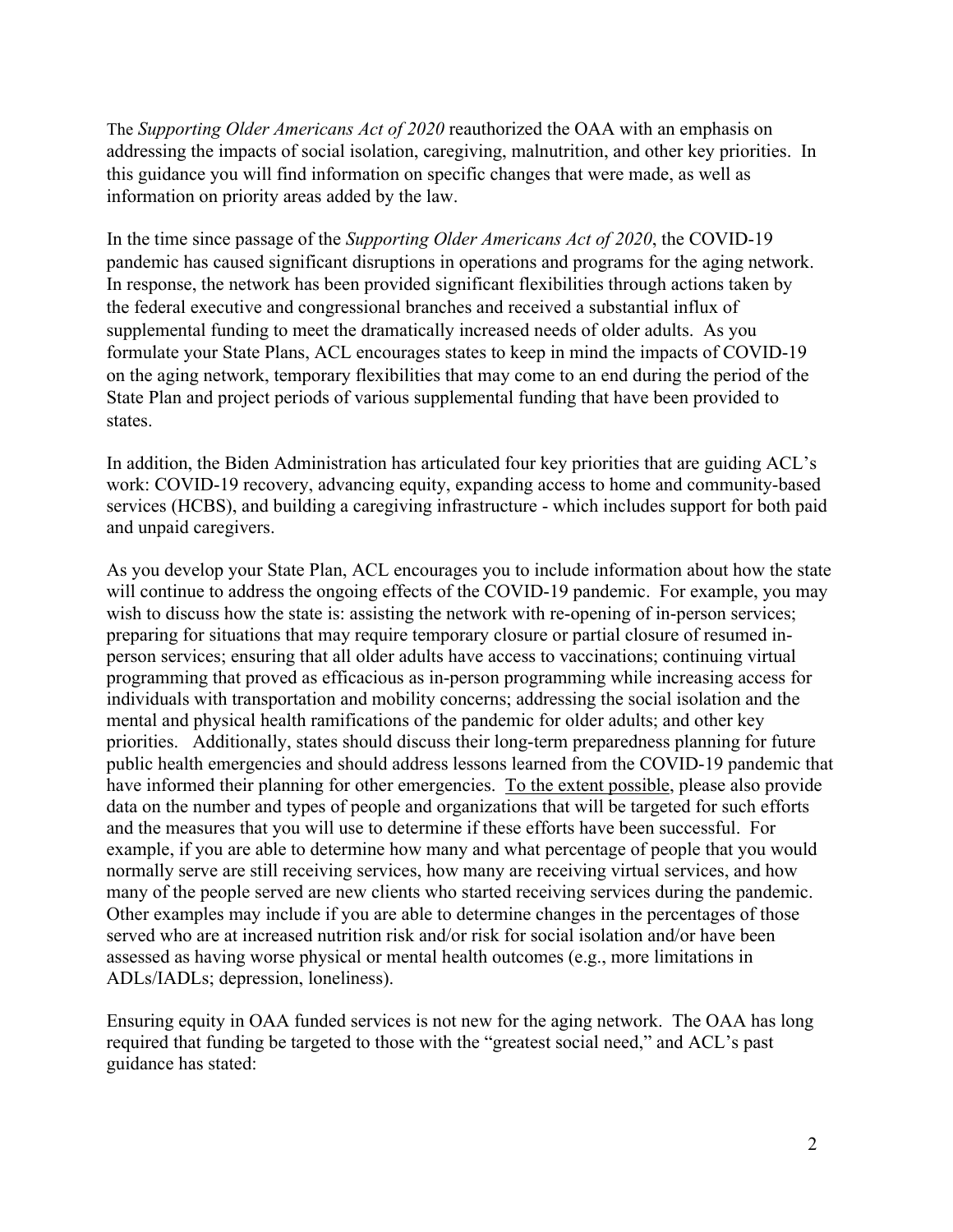While the definition of "greatest social need" in the Older Americans Act includes isolation caused by racial or ethnic status, the definition is not intended to exclude the targeting of other populations that experience cultural, social or geographic isolation due to other factors. In some communities, such isolation may be caused by minority religious affiliation. In others, isolation due to sexual orientation or gender identity may restrict a person's ability to perform normal daily tasks or live independently. Each planning and service area must assess their particular environment to determine those populations best targeted based on "greatest social need."

As you develop your State Plans, ACL encourages states and AAAs to take a broad approach to ensuring services are reaching older adults in greatest social need in line with recent Executive Orders by President Biden. These populations include: individuals who are Black, Latino, and Indigenous and Native American persons, Asian Americans and Pacific Islanders, and other persons of color; members of religious minorities; lesbian, gay, bisexual, transgender, and queer (LGBTQ+) persons; persons with disabilities; and persons who live in rural areas.

The OAA reauthorization continued the requirement to target funding to those in greatest economic need (those with income at or below the poverty line) and explicitly notes that individuals with limited English proficiency are among those who may fall into both categories of greatest economic and greatest social need. The OAA also requires that State Plans provide assurances that AAAs will conduct efforts to facilitate the coordination of community-based, long-term care services, for older individuals who are at risk of institutionalization. To the extent possible, states should describe how greatest economic and social need are determined, the number and percentage of such individuals in the state and the data sources used for this determination, and the number and percentage of such individuals receiving OAA services.

COVID-19 has created a new national momentum toward addressing the Medicaid institutional bias, and there is a new focus on both disrupting the hospital-to-nursing home pipeline and helping people who live in institutions to return to living in the community. The availability of HCBS is fundamental to making it possible for older adults to age in place and achieving those goals.

Ensuring access to HCBS is intrinsic to nearly all of the programs funded through the OAA, and the aging network is known for its continuous efforts to improve the quality and availability of HCBS . In their state plans, ACL encourages states to describe how they are building HCBS capacity and improving program quality through innovation, partnerships with other state and local agencies, community-based organizations (both within and outside the aging network), and other efforts that focus on ensuring older adults can live where they choose, with the people they choose, and with the ability to participate fully in their communities.

Finally, ACL encourages states to address the needs of formal and informal caregivers and strengthening the direct care workforce. As states plan for use of funding for the National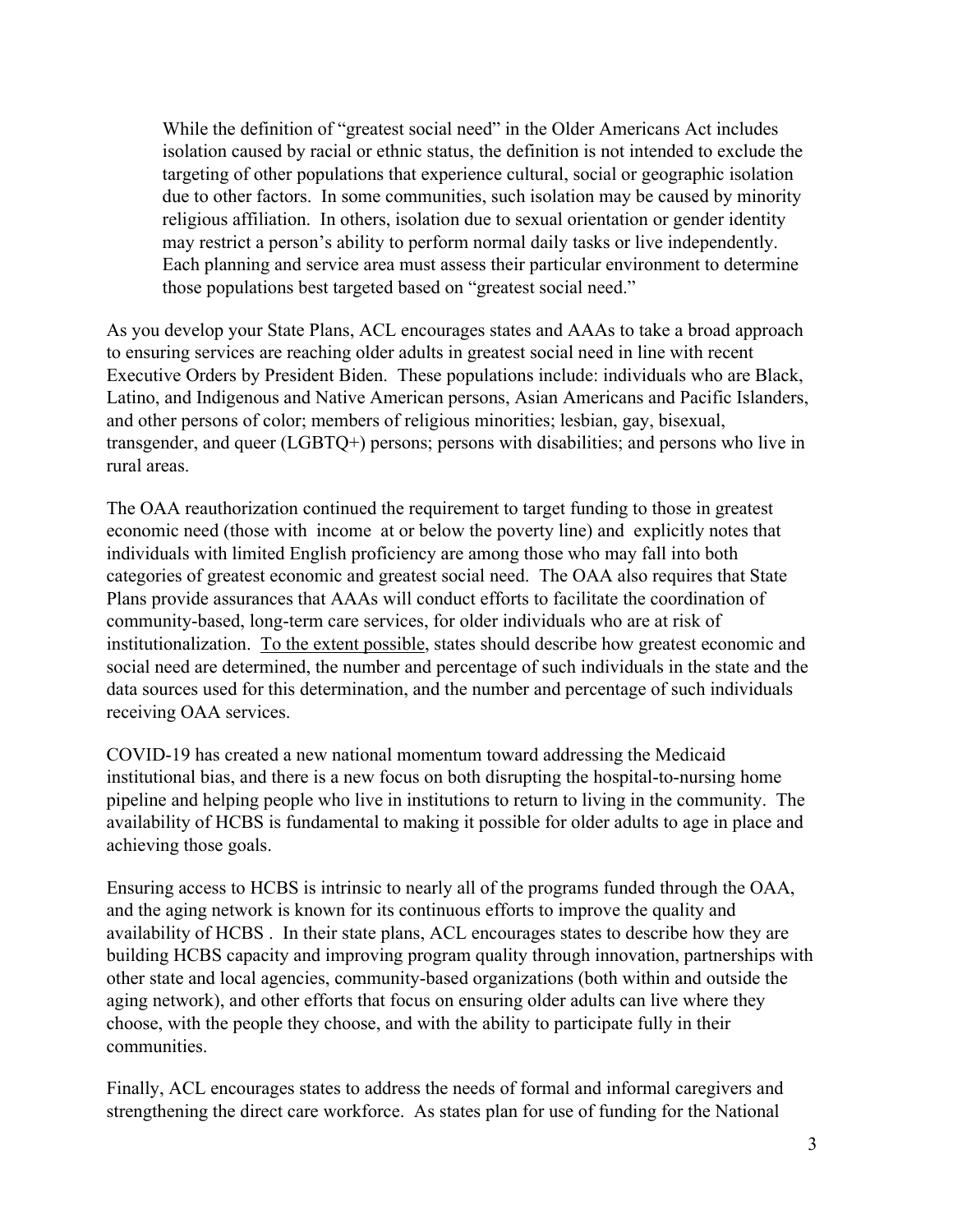Family Caregiver Support Program, they are encouraged to build off the key findings from the RAISE Family Caregiving Advisory Council and other national efforts.

#### **Action Requested**

States (through the SUA) may elect to develop a new State Plan for a two, three or four-year period. This guidance applies to new plans that will take effect on or after October 1, 2022.

New State Plans are due to the appropriate ACL Regional Administrator on *July 1* of the year in which they begin. In order to ensure a successful State Plan submission, states are strongly encouraged to work closely with their ACL Regional Administrator throughout State Plan development including providing at least one complete draft of the plan prior to June 1. SUAs must use this updated guidance when creating new State Plans.

#### **State Plan Content**

In order to facilitate a timely review of the State Plan, please provide a table of contents with page numbers. Please include the following sections:

- Signed Verification of Intent page;
- Narrative: and
- Attachments A-C.

#### **Signed Verification of Intent Page from State Governor or Designee:**

The State Plan must be signed by the governor or the individual (designee) to whom the governor has granted signatory authority. If the plan is signed by a designee, please include documentation of designation.

### **Narrative:**

The narrative portion of the State Plan should be no more than 30 pages*.* To stay within this maximum, the state may wish to submit lengthy survey information, demographics, etc., as separate attachments. The narrative should clearly address the following areas:

- 1. Executive Summary (3 pages) The executive summary should stand alone in summarizing the state's planned efforts on behalf of older individuals over the State Plan cycle. A well-written summary can aid the state in educating the public, lawmakers, and other agencies and can assist in securing additional resources.
- 2. Context The context sets the stage for the State Plan and describes the issues addressed in the remainder of the document. A summary of needs assessment activities undertaken by the state, as well as the findings of such activities, should be included here. This should include the methods used to conduct the needs assessment, data showing the representativeness of the data collected, and how those data were used to guide plan development. Needs assessment findings should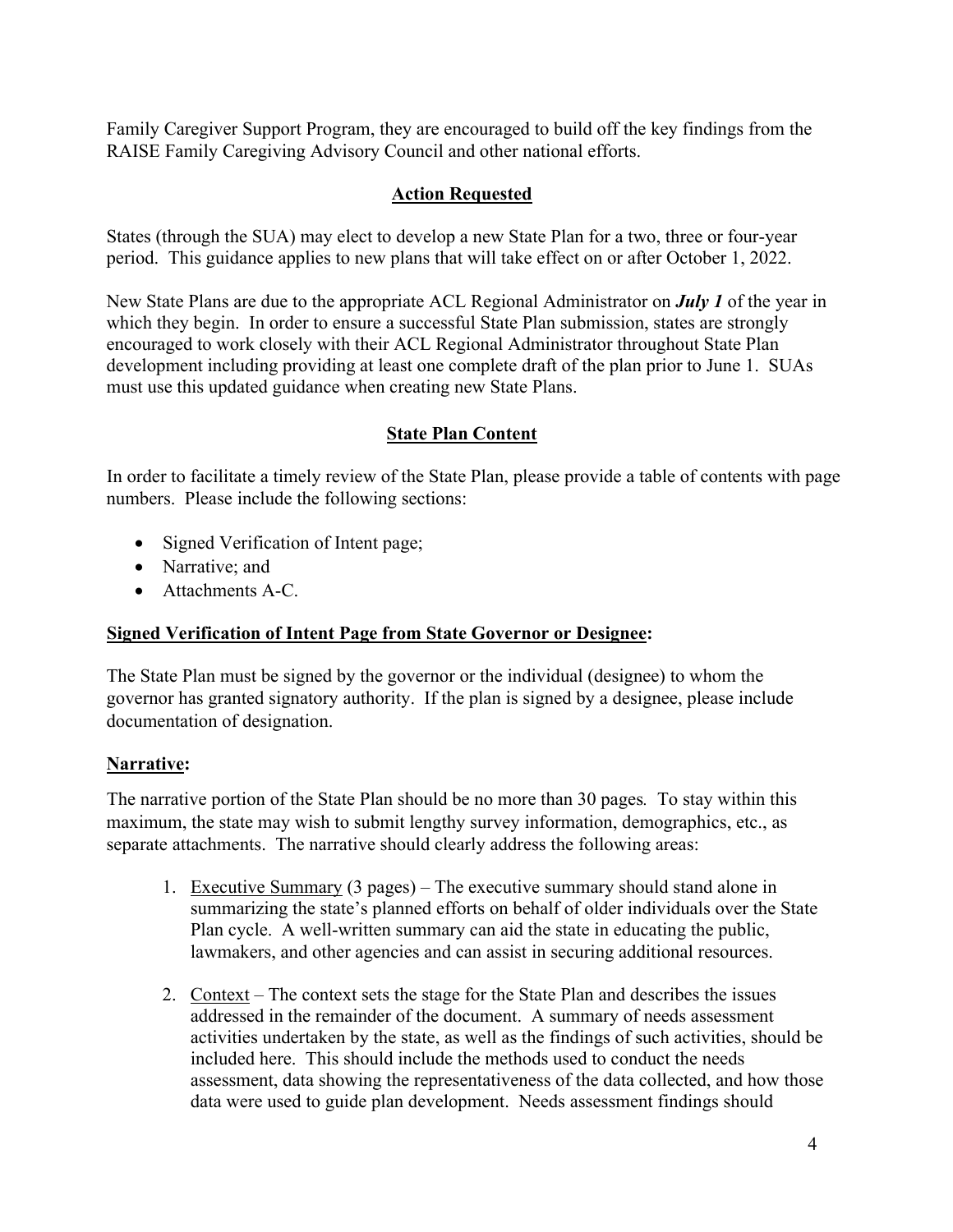correspond to the outlined goals and objectives in "4" below. Indicate how your state solicited input for development of the plan, e.g., public hearings, surveys, website, etc.

- 3. Quality Management Quality management of service programs encompasses three functions: data collection to assess ongoing program implementation, remediation of problem areas, and continuous improvement. An ideal way to achieve this is to include information about the level and frequency of services provided; the number and percentages of different demographic groups of people and organizations receiving services, along with the percentage of overall population and the percentage of people with the greatest economic and social need formed by each demographic group; and documentation of program quality (e.g., status as an evidence-based program). Describe any quality management activities the state will undertake during the State Plan cycle.
- 4. Goals, Objectives, Strategies, and Outcomes Goals are visionary statements that describe the strategic direction in which the state is moving. Objectives are the attainable, specific, and measurable steps the state will take to achieve its goals. Strategies outline how the state will achieve the goals and objectives. Outcomes document the measurable benefit older individuals should derive from the State Plan goals, objectives and strategies. To the extent possible, outcome measures should include short-, intermediate-, and long-term outcomes:
	- *Short-term outcomes* typically include improvements in knowledge, awareness, or perceptions (such as increased knowledge about the benefits of exercise or increased awareness of residents' rights among staff at long-term care facilities).
	- *Intermediate outcomes* typically include changes in behaviors, policies or processes (such as eating a healthier diet or better coordination of services).
	- *Long term outcomes* should reflect the goals of the OAA and/or specific programs (such as individuals who receive OAA services being able to remain in the community longer).

States should have at least one goal, objective, strategy, and outcome measure for each key topic.

#### **State Plan Key Topic Areas**:

State Plans must include measurable objectives that address State Plan requirements within each topic area below that is applicable to your state. In developing objectives, consider the role these topic areas serve in optimizing the state's long-term services and supports system (LTSS) for older adults and their caregivers.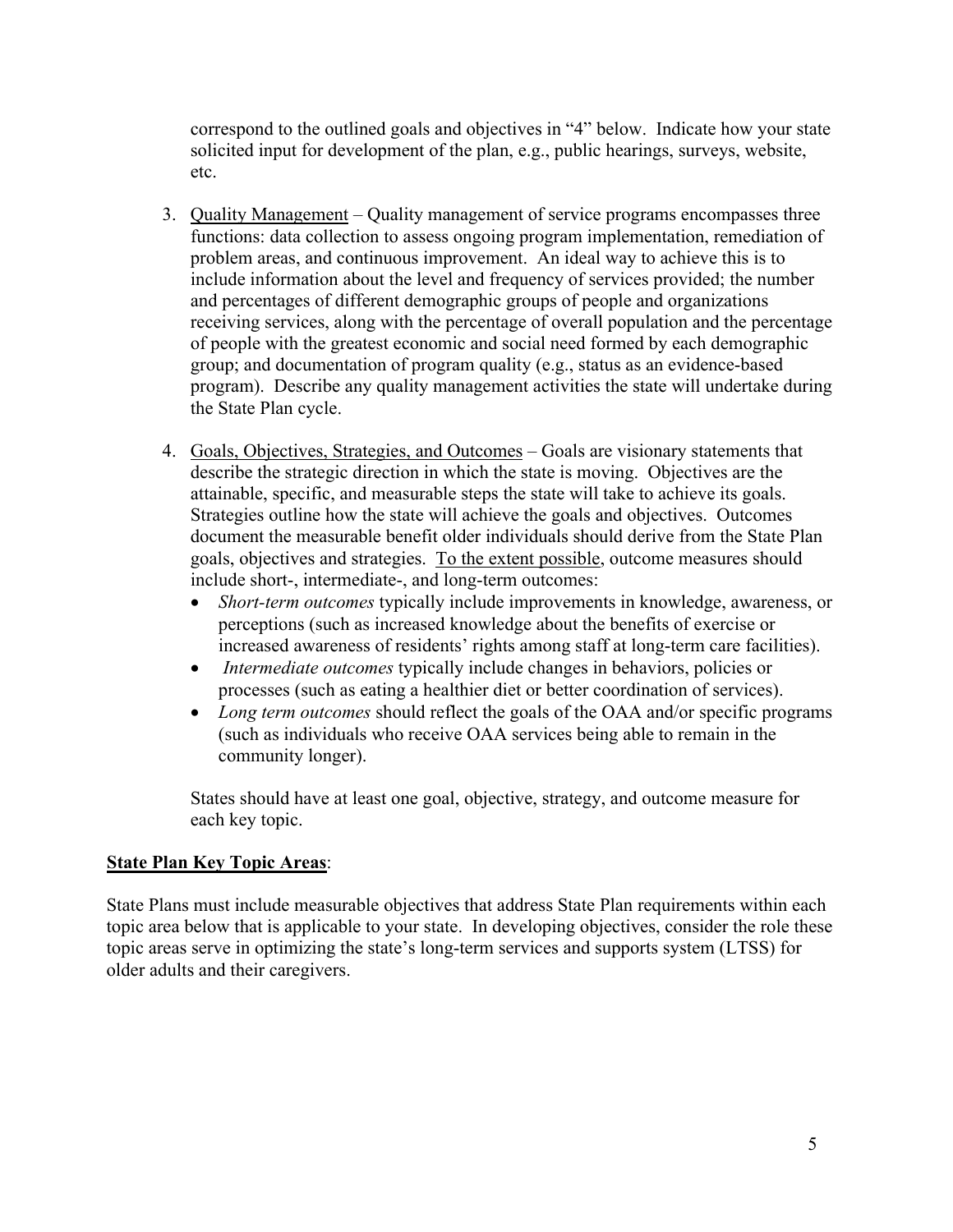## **Older Americans Act (OAA) Core Programs Topic Area**

| Overview | OAA core programs are found in Titles III (Supportive Services, Nutrition,<br>Disease Prevention/Health Promotion and Caregiver Programs), VI (Native |
|----------|-------------------------------------------------------------------------------------------------------------------------------------------------------|
|          | American Programs), and VII (Elder Rights Programs) and serve as the                                                                                  |
|          | foundation of the national aging services network. All core programs must be                                                                          |
|          | addressed in the State Plan.                                                                                                                          |
| Areas to | Describe plans and include objectives and the measures (data elements and                                                                             |
| Address  | sources) that you will use to demonstrate your progress towards:                                                                                      |
|          |                                                                                                                                                       |
|          | Coordinating Title III programs with Title VI Native American<br>$\circ$                                                                              |
|          | programs (Sec. 307(a)(21));                                                                                                                           |
|          | Ensuring incorporation of the new purpose of nutrition programming<br>$\circ$                                                                         |
|          | to include addressing malnutrition (Sec. 330);                                                                                                        |
|          | Preventing, detecting, assessing, intervening, and/or investigating elder<br>$\circ$<br>abuse, neglect, and financial exploitation (Sec. $721(a)$ );  |
|          | Supporting and enhancing multi-disciplinary responses to elder abuse,<br>$\circ$                                                                      |
|          | neglect and exploitation involving adult protective services, LTC                                                                                     |
|          | ombudsman programs, legal assistance programs, law enforcement,                                                                                       |
|          | health care professionals, financial institutions, and other essential                                                                                |
|          | partners across the state (Sec. 721(b)(10)(C)(v));                                                                                                    |
|          | Age and dementia friendly efforts (Sec. $201(f)(2)$ );<br>$\circ$                                                                                     |
|          | Screening for fall related TBI (Sec. $321(a)(8)$ );<br>$\circ$                                                                                        |
|          | Strengthening and/or expanding Title III & VII services;<br>$\circ$                                                                                   |
|          | Improving coordination between the Senior Community Service<br>$\circ$                                                                                |
|          | Employment Program (SCSEP) and other OAA programs; and                                                                                                |
|          | Integrating core programs with ACL's non-formula based grant<br>$\circ$                                                                               |
|          | programs.                                                                                                                                             |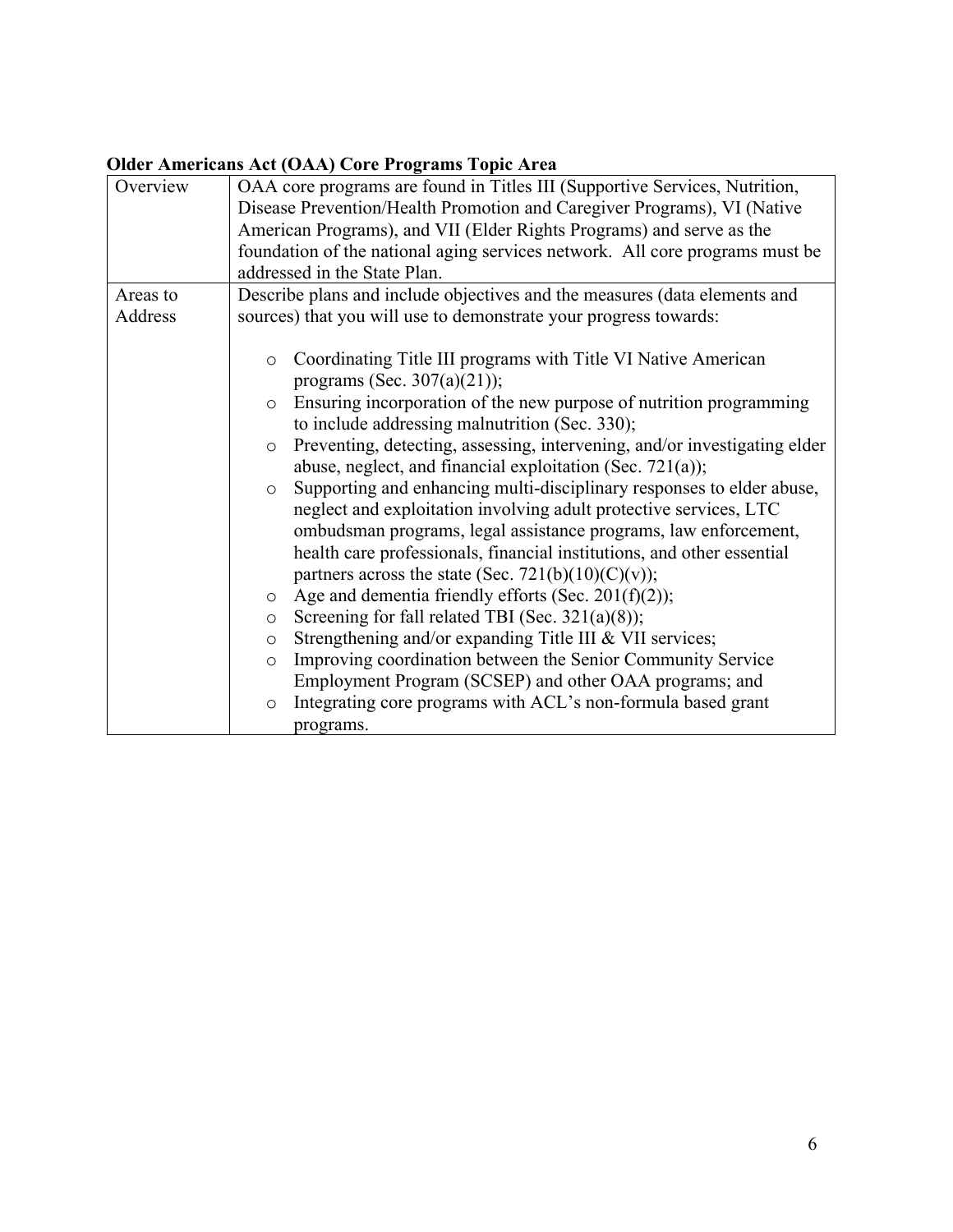## **COVID-19 Topic Area**

| Overview<br>Areas to | COVID-19 highlighted the overall importance of the services that make it<br>possible for older adults to live independently, created a national awareness of the<br>impact of social isolation on older adults and caregivers, and increased awareness<br>of the need to plan for future disasters. It also transformed the aging network;<br>drove rapid innovation and creation of new approaches that will endure beyond<br>recovery; and increased awareness of the need to plan for future disasters.<br>Finally, Congress provided significant increases in funding some of which remain<br>available until expended.<br>Describe plans and include objectives and the measures (data elements and                                                                                                                                                  |
|----------------------|-----------------------------------------------------------------------------------------------------------------------------------------------------------------------------------------------------------------------------------------------------------------------------------------------------------------------------------------------------------------------------------------------------------------------------------------------------------------------------------------------------------------------------------------------------------------------------------------------------------------------------------------------------------------------------------------------------------------------------------------------------------------------------------------------------------------------------------------------------------|
| Address              | sources) that you will use to demonstrate your progress towards:                                                                                                                                                                                                                                                                                                                                                                                                                                                                                                                                                                                                                                                                                                                                                                                          |
|                      | Educating about the prevention of, detection of, and response to negative<br>$\circ$<br>health effects associated with social isolation (Sec. $321(a)(8)$ );<br>Dissemination of information about state assistive technology entity and<br>$\circ$<br>access to assistive technology options for serving older individuals (Sec.<br>321(a)(11);<br>Providing trauma-informed services (Sec. 102(41));<br>$\circ$<br>Screening for suicide risk (Sec. 102(14)(G));<br>$\circ$<br>Inclusion of screening of immunization status and infectious disease and<br>$\circ$<br>vaccine-preventable disease as part of evidence-based health promotion<br>programs (Sec. $102(14)(B)$ and (D));<br>Providing services that are part of a public health emergency/emerging<br>$\circ$<br>health threat and emergency preparedness (Sec. $307(a)(28)$ and $(29)$ ). |
|                      | Expending American Rescue Plan funding and any other COVID-19<br>$\circ$                                                                                                                                                                                                                                                                                                                                                                                                                                                                                                                                                                                                                                                                                                                                                                                  |
|                      | supplemental funding still available for expenditure; and                                                                                                                                                                                                                                                                                                                                                                                                                                                                                                                                                                                                                                                                                                                                                                                                 |
|                      | Incorporating innovative practices developed during the pandemic that<br>$\circ$                                                                                                                                                                                                                                                                                                                                                                                                                                                                                                                                                                                                                                                                                                                                                                          |
|                      | increased access to services particularly for those with mobility and                                                                                                                                                                                                                                                                                                                                                                                                                                                                                                                                                                                                                                                                                                                                                                                     |
|                      | transportation issues as well as those in rural areas.                                                                                                                                                                                                                                                                                                                                                                                                                                                                                                                                                                                                                                                                                                                                                                                                    |
|                      |                                                                                                                                                                                                                                                                                                                                                                                                                                                                                                                                                                                                                                                                                                                                                                                                                                                           |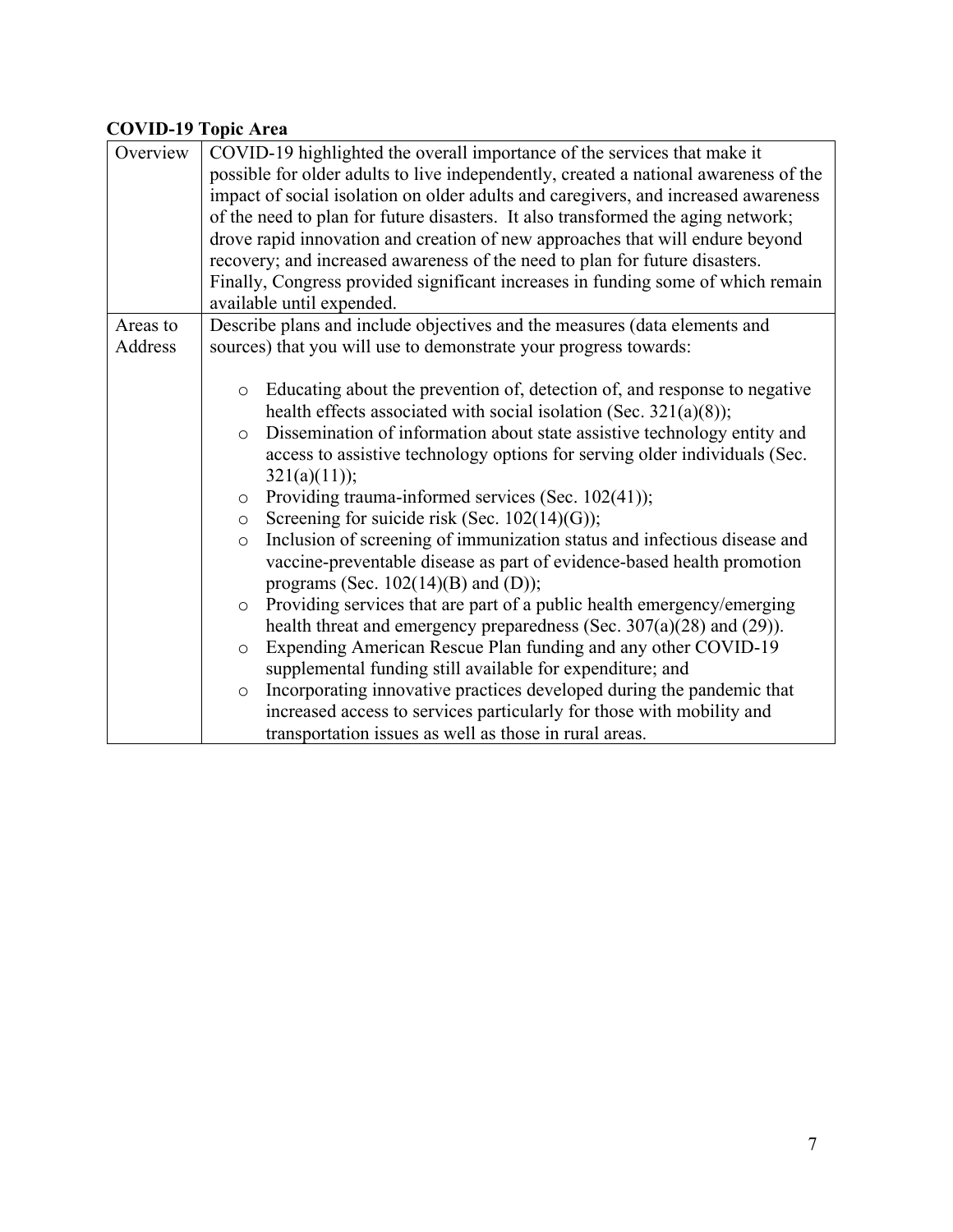#### **Equity Topic Area**

| Overview | Serving individuals with the greatest economic and social need means ensuring                                                                                  |
|----------|----------------------------------------------------------------------------------------------------------------------------------------------------------------|
|          | equity in all aspects of plan administration. The State Plan should address                                                                                    |
|          | activities to support these goals.                                                                                                                             |
| Areas to | Describe plans and include objectives and the measures (data elements and                                                                                      |
| Address  | sources) that you will use to demonstrate your progress towards:                                                                                               |
|          |                                                                                                                                                                |
|          | Determining services needed and effectiveness of programs, policies and<br>$\circ$<br>services for older individuals whose needs were the focus of all centers |
|          | funded under title IV in fiscal year 2019 (Sec. 307(a)(30)(A)) <sup>1</sup> ;                                                                                  |
|          | Engagement in outreach with older individuals whose needs were the<br>$\circ$                                                                                  |
|          | focus of all centers funded under title IV in fiscal year 2019 (Sec.                                                                                           |
|          | $307(a)(30)(C)$ ;                                                                                                                                              |
|          | Impacting social determinants of health of older individuals (Sec.<br>$\circ$                                                                                  |
|          | 301(a)(1)(E);                                                                                                                                                  |
|          | Ensuring meals can be adjusted for cultural considerations and preferences<br>$\circ$                                                                          |
|          | and providing medically tailored meals to the maximum extent practicable                                                                                       |
|          | (Sec. 339 $(2)(A)(iii)$ ;                                                                                                                                      |
|          | Preparing, publishing, and disseminating educational materials dealing<br>$\circ$                                                                              |
|          | with the health and economic welfare of older individuals (Sec. $202(a)(7)$ );                                                                                 |
|          | Supporting cultural experiences, activities, and services, including in the<br>$\circ$                                                                         |
|          | arts (Sec. 202(a)(5));                                                                                                                                         |
|          | Serving older adults living with HIV/AIDS; and<br>$\circ$                                                                                                      |
|          | Supporting participant-directed/person-centered planning for older adults<br>$\circ$                                                                           |
|          | and their caregivers across the spectrum of LTSS, including home,                                                                                              |
|          | community, and institutional settings.                                                                                                                         |

<span id="page-7-0"></span><sup>&</sup>lt;sup>1</sup> In 2019, ACL/AoA funded via Title IV the *National Resource Centers on Native American Elders* which provides research and technical information on health, long-term services and supports, elder abuse, mental health, and other issues relevant to older Native Americans as well as *National Minority Aging Organizations Technical Assistance Centers* that provide culturally and linguistically appropriate information on health promotion and disease prevention for Asian-Pacific American, Native American, Hispanic, and African-American older individuals, and older lesbian, gay, bisexual, and transgender (LGBT) persons. See "Older Americans Act: Overview and Funding," updated April 22,2020, available at:

[https://www.everycrsreport.com/files/20200422\\_R43414\\_8da38be015ac48bc094fd22d8baf9b8c00e21f34.pdf.](https://www.everycrsreport.com/files/20200422_R43414_8da38be015ac48bc094fd22d8baf9b8c00e21f34.pdf)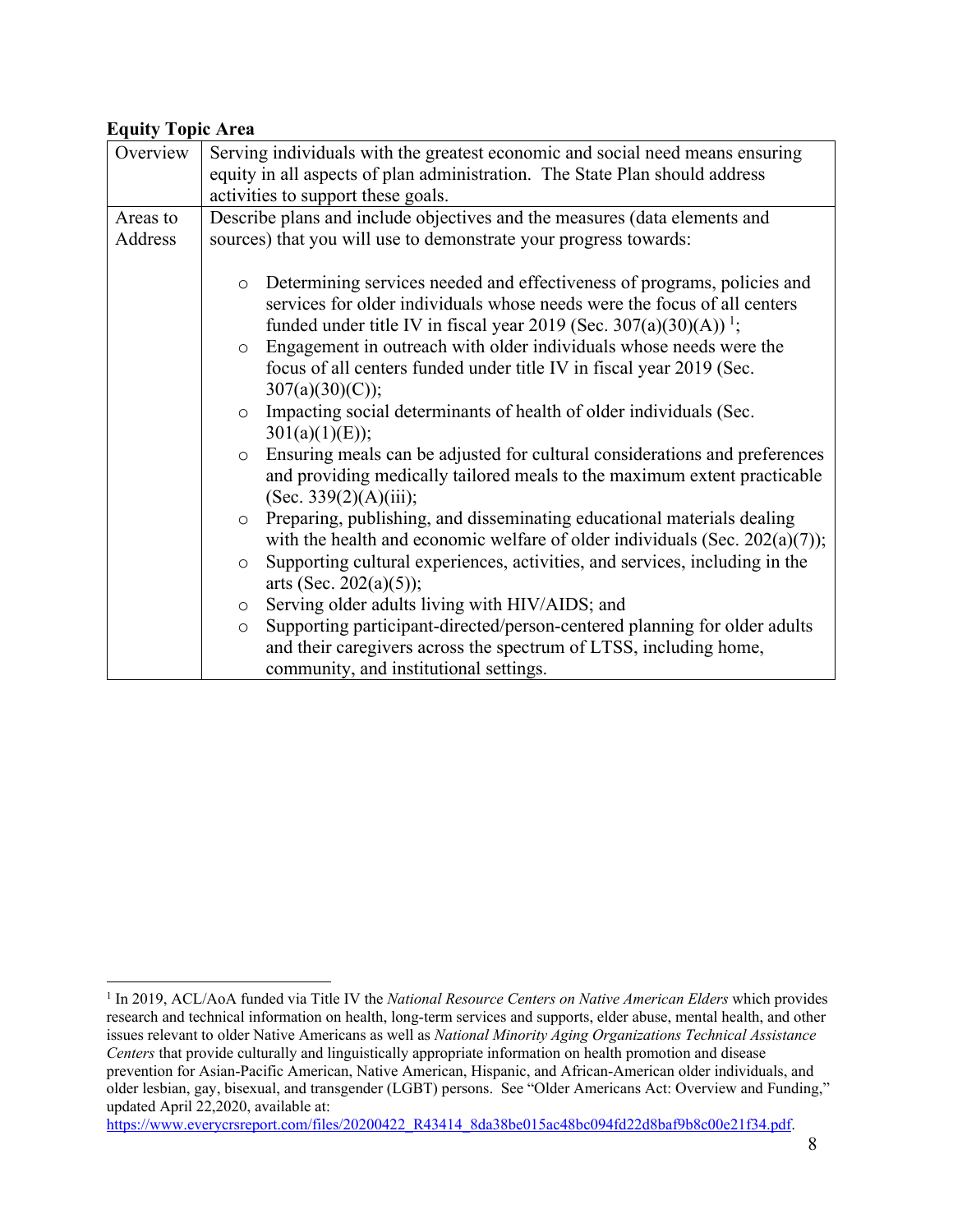## **Expanding Access to HCBS Topic Area**

| Overview | HCBS are fundamental to making it possible for older adults to age in place.                                                                                                                                                                                                                                                                                                                                                                                                                                                                                                                                                                                                                                                                                                                                                                                                                                                                           |
|----------|--------------------------------------------------------------------------------------------------------------------------------------------------------------------------------------------------------------------------------------------------------------------------------------------------------------------------------------------------------------------------------------------------------------------------------------------------------------------------------------------------------------------------------------------------------------------------------------------------------------------------------------------------------------------------------------------------------------------------------------------------------------------------------------------------------------------------------------------------------------------------------------------------------------------------------------------------------|
| Areas to | Describe plans and include objectives and the measures (data elements and                                                                                                                                                                                                                                                                                                                                                                                                                                                                                                                                                                                                                                                                                                                                                                                                                                                                              |
| Address  | sources) that you will use to demonstrate your progress towards:                                                                                                                                                                                                                                                                                                                                                                                                                                                                                                                                                                                                                                                                                                                                                                                                                                                                                       |
|          | Securing the opportunity for older individuals to receive managed in-<br>$\circ$<br>home and community-based long-term care services (Sec. $301(a)(2)(D)$ );<br>Promoting the development and implementation of a state system of long-<br>$\circ$<br>term care that is a comprehensive, coordinated system that enables older<br>individuals to receive long-term care in home and community-based<br>settings, in a manner responsive to the needs and preferences of the older<br>individuals and their family caregivers (Sec. 305(a)(3));<br>Ensuring that area agencies on aging will conduct efforts to facilitate the<br>$\circ$<br>coordination of community-based, long-term care services for older<br>individuals who: reside at home and are at risk of institutionalization<br>because of limitations on their ability to function independently; are<br>patients in hospitals and are at risk of prolonged institutionalization; or are |
|          | patients in long-term care facilities, but who can return to their homes if<br>community-based services are provided to them (sec. $307(a)(18(A)-C)$ );<br>Working towards the integration of health, health care and social services<br>$\circ$<br>systems, including efforts through contractual arrangements; and<br>Incorporating aging network services with HCBS funded by other entities<br>$\circ$<br>such as Medicaid.                                                                                                                                                                                                                                                                                                                                                                                                                                                                                                                        |

### **Caregiving Topic Area**

| $\frac{1}{2}$ |                                                                                         |  |
|---------------|-----------------------------------------------------------------------------------------|--|
| Overview      | Enhancing services and supports for caregivers.                                         |  |
| Areas to      | Describe plans and include objectives and the measures (data elements and               |  |
| Address       | sources) that you will use to demonstrate your progress towards:                        |  |
|               |                                                                                         |  |
|               | Documenting best practices related to caregiver support (Sec. $373(e)(1)$ );<br>$\circ$ |  |
|               | Strengthening and supporting the direct care workforce (Sec. $411(a)(13)$ )<br>$\circ$  |  |
|               | o Implementing recommendations from the RAISE Family Caregiver                          |  |
|               | Advisory Council;                                                                       |  |
|               | Coordinating Title III caregiving efforts with the Lifespan Respite Care<br>$\circ$     |  |
|               | program; and                                                                            |  |
|               | Coordinating with the National Technical Assistance Center on<br>$\circ$                |  |
|               | Grandfamilies and Kinship Families.                                                     |  |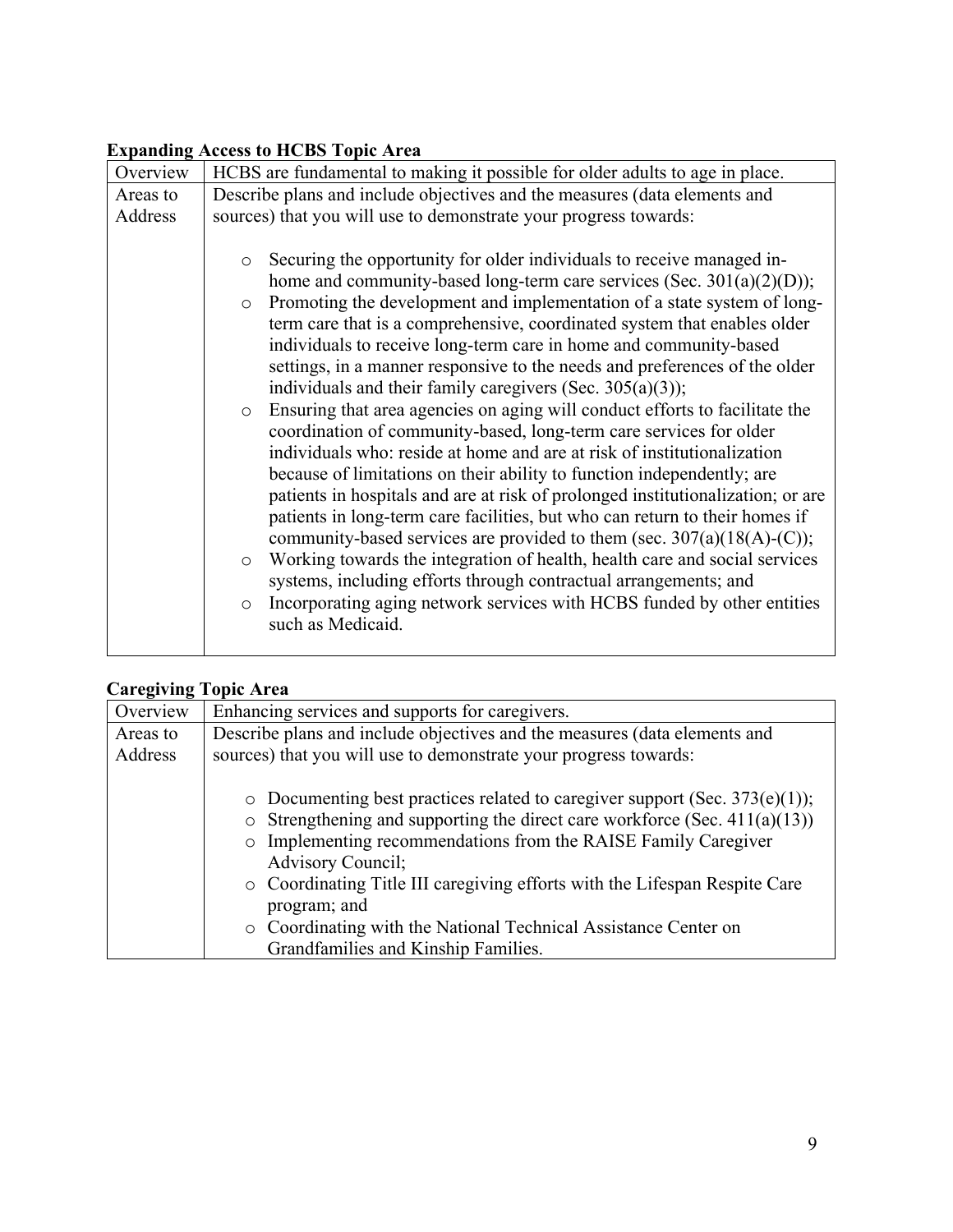#### **Intrastate Funding Formula (IFF):**

#### **IFF with no changes during this State Plan cycle**

Each new State Plan submission must include a copy of the state's current IFF and must include the required information set forth in Attachment C.

**NOTE**: Single Planning and Service Areas are not required to distribute funds using an IFF. Single PSA State Plans must include a descriptive statement as to how the state determines the geographical distribution of the Title III funding and as to how the state targets the funding so that it reaches individuals with greatest economic and social need, with particular attention to low-income minority older individuals.

#### **Revised IFFs during this State Plan cycle**

Any revisions to the IFF must be clearly indicated and take into consideration the statutory requirements listed in Attachment C, Intrastate Funding Formula Requirements. Any change to IFF factors or weights requires approval by the Assistant Secretary for Aging. States must submit IFF revisions that do not coincide with a new State Plan submittal as a State Plan amendment. Attachment C to this memo, Intrastate Funding Formula (IFF) Requirements, is a guide to the development of new or revised IFFs.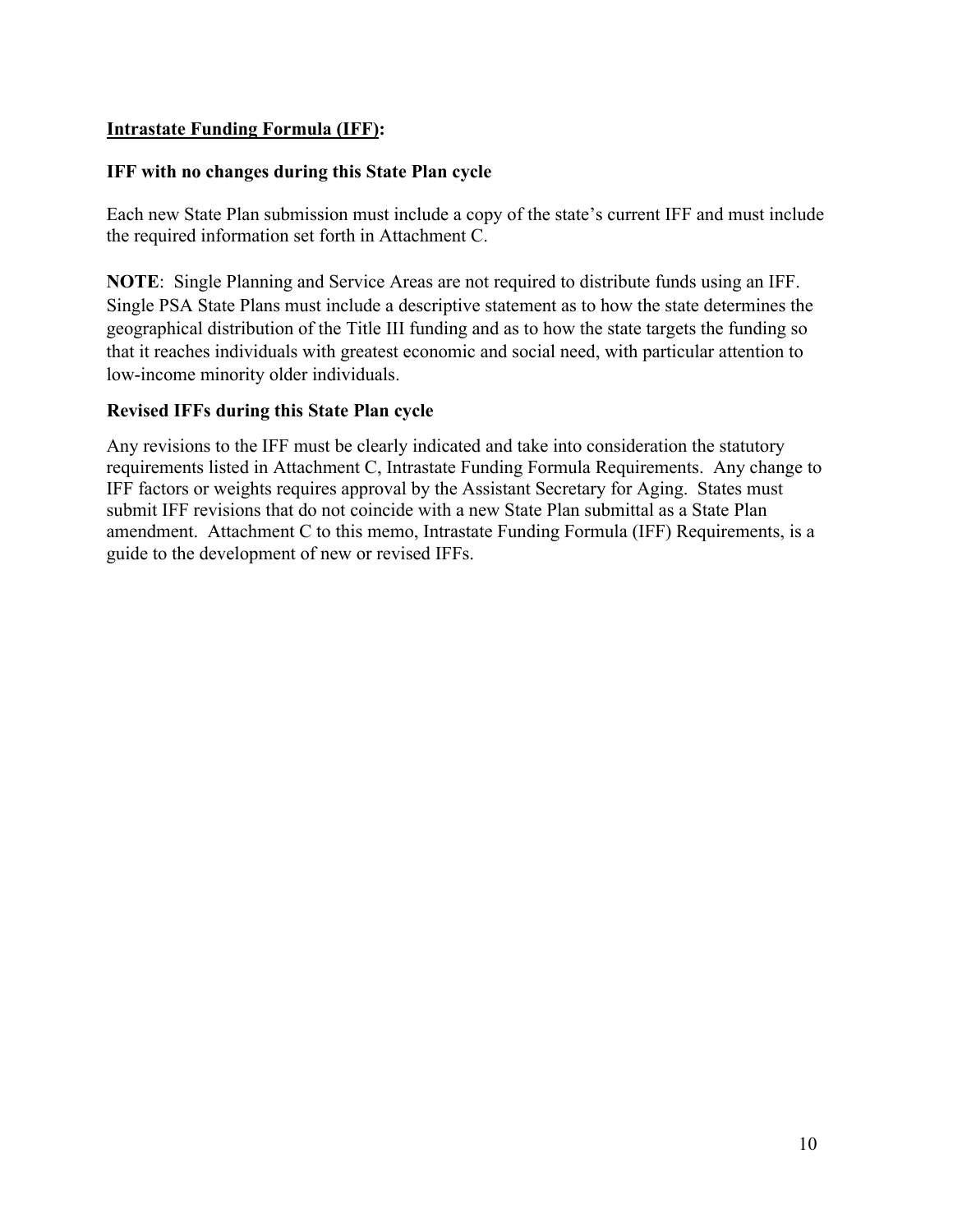#### **Attachments to the State Plan document:**

The number and type of State Plan attachments will vary from state to state; however, *every State Plan must include Attachment A, State Plan Assurances and Activities, as well as Attachment B, Information Requirements.* Other attachments to the plan could include demographic data, needs analysis, special initiatives, etc. *In order to facilitate review of IFFs, please include your State IFF as Attachment C as part of the State Plan.*

Attachment A – **State Plan Assurances and Required Activities includes statutory assurances and activities related to the development/implementation of State Plans. It must be reviewed, signed (by the SUA director) and included as part of the State Plan**. In addition, documentation of how the state will address each assurance must be maintained at the state and made available for review by ACL, as requested and appropriate.

Attachment B – **Information Requirements** includes specific information requirements related to development/implementation of the State Plan. **The state's detailed responses to these requirements must be listed within the Attachment and submitted as part of the State Plan**.

Attachment C – **IFF Requirements** is a guide to the development of new or revised IFFs (provided for informational purposes) and also contains requirements applicable to all IFFs (including those to which no changes are being made).

### **STATE PLAN RESOURCES**

**ACL National Resource Centers: <https://acl.gov/node/2884>**

> • **SAGE Aging Network Planning Tools: <https://www.lgbtagingcenter.org/resources/resources.cfm?s=36>**

#### **ADvancing States Tools for Planning:**

**<http://www.advancingstates.org/state-technical-assistance/tools-planning>**

**ACL Regional Administrators: <https://acl.gov/about-acl/regional-offices>**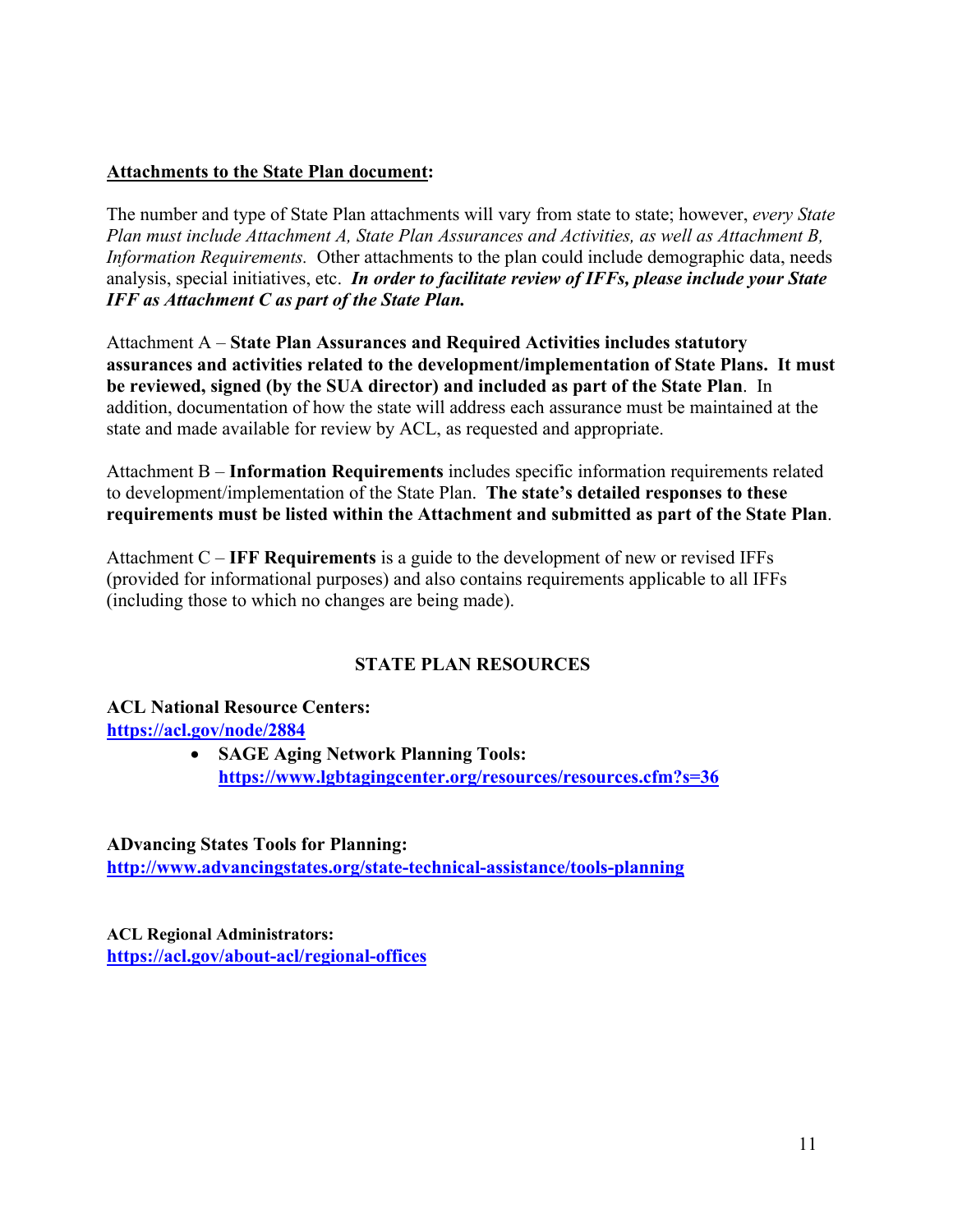#### **State Plan Guidance Attachment A**

# **STATE PLAN ASSURANCES AND REQUIRED ACTIVITIES**

#### **Older Americans Act, As Amended in 2020**

*By signing this document, the authorized official commits the State Agency on Aging to performing all listed assurances and activities as stipulated in the Older Americans Act, as amended in 2020.* 

Sec. 305, ORGANIZATION

(a) In order for a State to be eligible to participate in programs of grants to States from allotments under this title—. . .

(2) The State agency shall—

(A) except as provided in subsection (b)(5), designate for each such area after consideration of the views offered by the unit or units of general purpose local government in such area, a public or private nonprofit agency or organization as the area agency on aging for such area;

(B) provide assurances, satisfactory to the Assistant Secretary, that the State agency will take into account, in connection with matters of general policy arising in the development and administration of the State plan for any fiscal year, the views of recipients of supportive services or nutrition services, or individuals using multipurpose senior centers provided under such plan; . . .

(E) provide assurance that preference will be given to providing services to older individuals with greatest economic need and older individuals with greatest social need (with particular attention to low-income older individuals, including low-income minority older individuals, older individuals with limited English proficiency, and older individuals residing in rural areas), and include proposed methods of carrying out the preference in the State plan;

(F) provide assurances that the State agency will require use of outreach efforts described in section  $307(a)(16)$ ; and

(G)

(i) set specific objectives, in consultation with area agencies on aging, for each planning and service area for providing services funded under this title to low-income minority older individuals and older individuals residing in rural areas;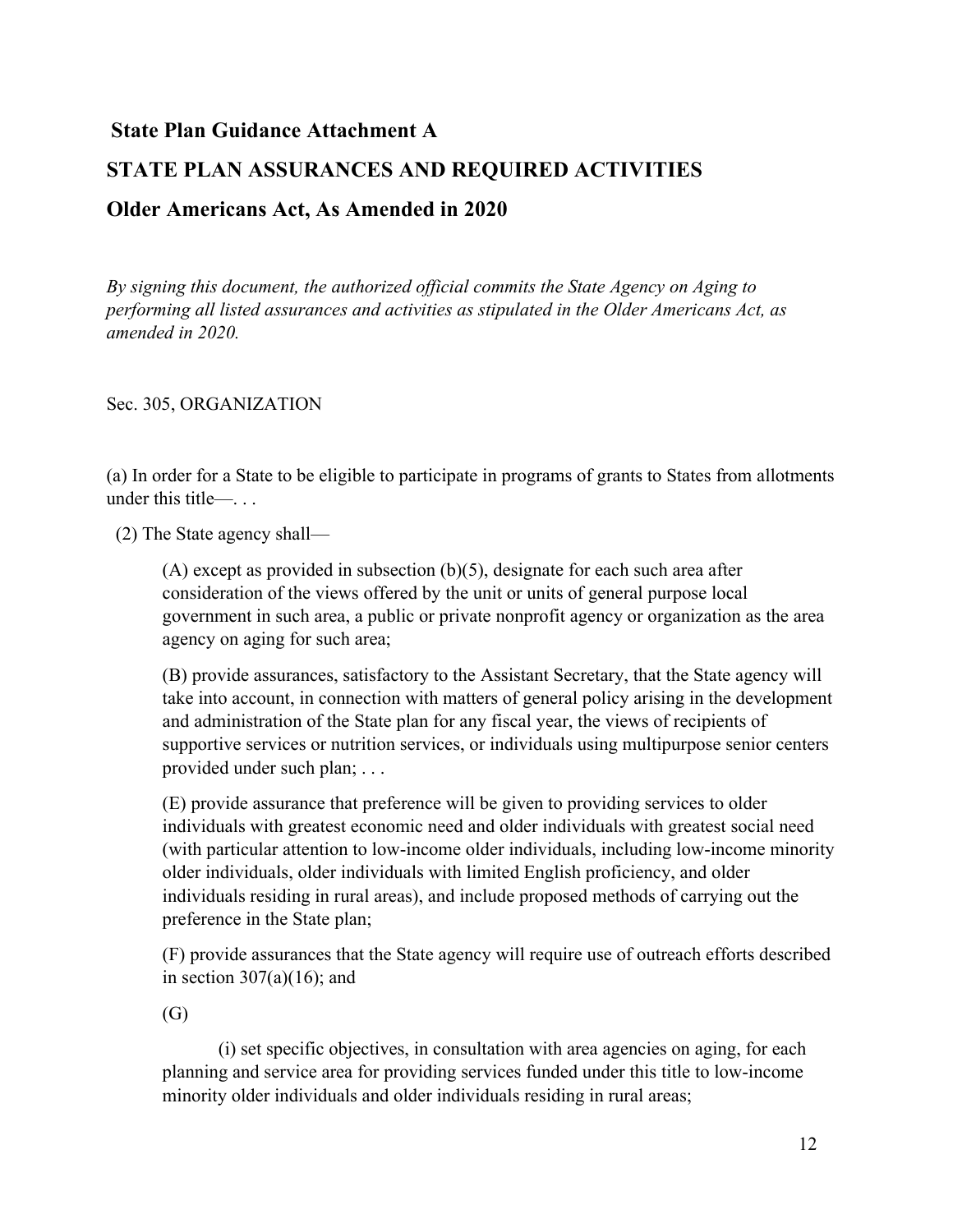(ii) provide an assurance that the State agency will undertake specific program development, advocacy, and outreach efforts focused on the needs of low-income minority older individuals;

(iii) provide a description of the efforts described in clause (ii) that will be undertaken by the State agency; . . .

(c) An area agency on aging designated under subsection (a) shall be—…

(5) in the case of a State specified in subsection  $(b)(5)$ , the State agency;

and shall provide assurance, determined adequate by the State agency, that the area agency on aging will have the ability to develop an area plan and to carry out, directly or through contractual or other arrangements, a program in accordance with the plan within the planning and service area. In designating an area agency on aging within the planning and service area or within any unit of general purpose local government designated as a planning and service area the State shall give preference to an established office on aging, unless the State agency finds that no such office within the planning and service area will have the capacity to carry out the area plan.

(d) The publication for review and comment required by paragraph  $(2)(C)$  of subsection (a) shall include—

(1) a descriptive statement of the formula's assumptions and goals, and the application of the definitions of greatest economic or social need,

(2) a numerical statement of the actual funding formula to be used,

(3) a listing of the population, economic, and social data to be used for each planning and service area in the State, and

(4) a demonstration of the allocation of funds, pursuant to the funding formula, to each planning and service area in the State.

*Note: States must ensure that the following assurances (Section 306) will be met by its designated area agencies on agencies, or by the State in the case of single planning and service area states.*

#### Sec. 306, AREA PLANS

(a) Each area agency on aging designated under section  $305(a)(2)(A)$  shall, in order to be approved by the State agency, prepare and develop an area plan for a planning and service area for a two-, three-, or four-year period determined by the State agency, with such annual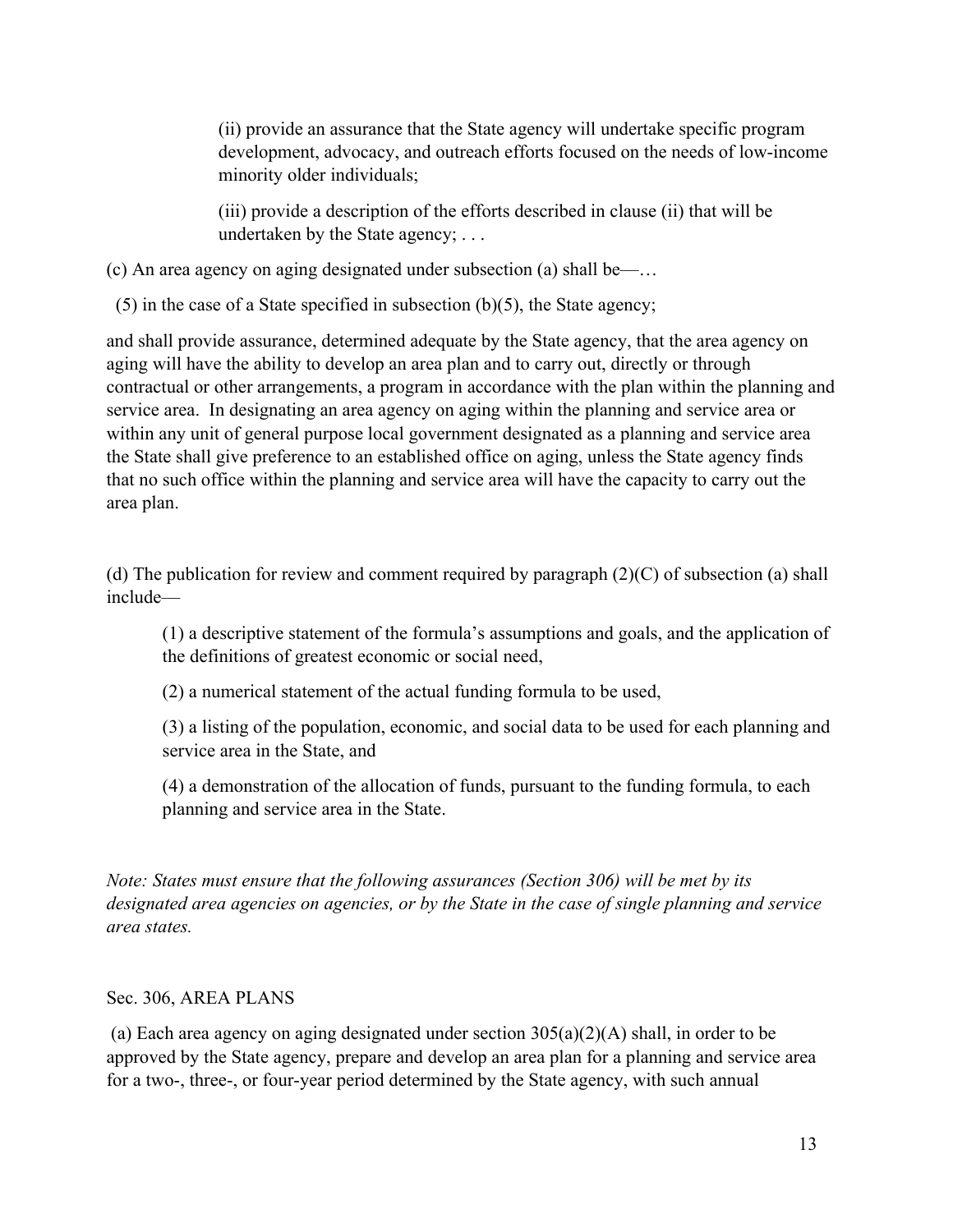adjustments as may be necessary. Each such plan shall be based upon a uniform format for area plans within the State prepared in accordance with section  $307(a)(1)$ . Each such plan shall—

 (1) provide, through a comprehensive and coordinated system, for supportive services, nutrition services, and, where appropriate, for the establishment, maintenance, modernization, or construction of multipurpose senior centers (including a plan to use the skills and services of older individuals in paid and unpaid work, including multigenerational and older individual to older individual work), within the planning and service area covered by the plan, including determining the extent of need for supportive services, nutrition services, and multipurpose senior centers in such area (taking into consideration, among other things, the number of older individuals with low incomes residing in such area, the number of older individuals who have greatest economic need (with particular attention to low-income older individuals, including lowincome minority older individuals, older individuals with limited English proficiency, and older individuals residing in rural areas) residing in such area, the number of older individuals who have greatest social need (with particular attention to low-income older individuals, including low-income minority older individuals, older individuals with limited English proficiency, and older individuals residing in rural areas) residing in such area, the number of older individuals at risk for institutional placement residing in such area, and the number of older individuals who are Indians residing in such area, and the efforts of voluntary organizations in the community), evaluating the effectiveness of the use of resources in meeting such need, and entering into agreements with providers of supportive services, nutrition services, or multipurpose senior centers in such area, for the provision of such services or centers to meet such need;

(2) provide assurances that an adequate proportion, as required under section  $307(a)(2)$ , of the amount allotted for part B to the planning and service area will be expended for the delivery of each of the following categories of services—

(A) services associated with access to services (transportation, health services (including mental and behavioral health services), outreach, information and assistance (which may include information and assistance to consumers on availability of services under part B and how to receive benefits under and participate in publicly supported programs for which the consumer may be eligible) and case management services);

(B) in-home services, including supportive services for families of older individuals with Alzheimer's disease and related disorders with neurological and organic brain dysfunction; and

(C) legal assistance;

and assurances that the area agency on aging will report annually to the State agency in detail the amount of funds expended for each such category during the fiscal year most recently concluded;

 (3) (A) designate, where feasible, a focal point for comprehensive service delivery in each community, giving special consideration to designating multipurpose senior centers (including multipurpose senior centers operated by organizations referred to in paragraph  $(6)(C)$  as such focal point; and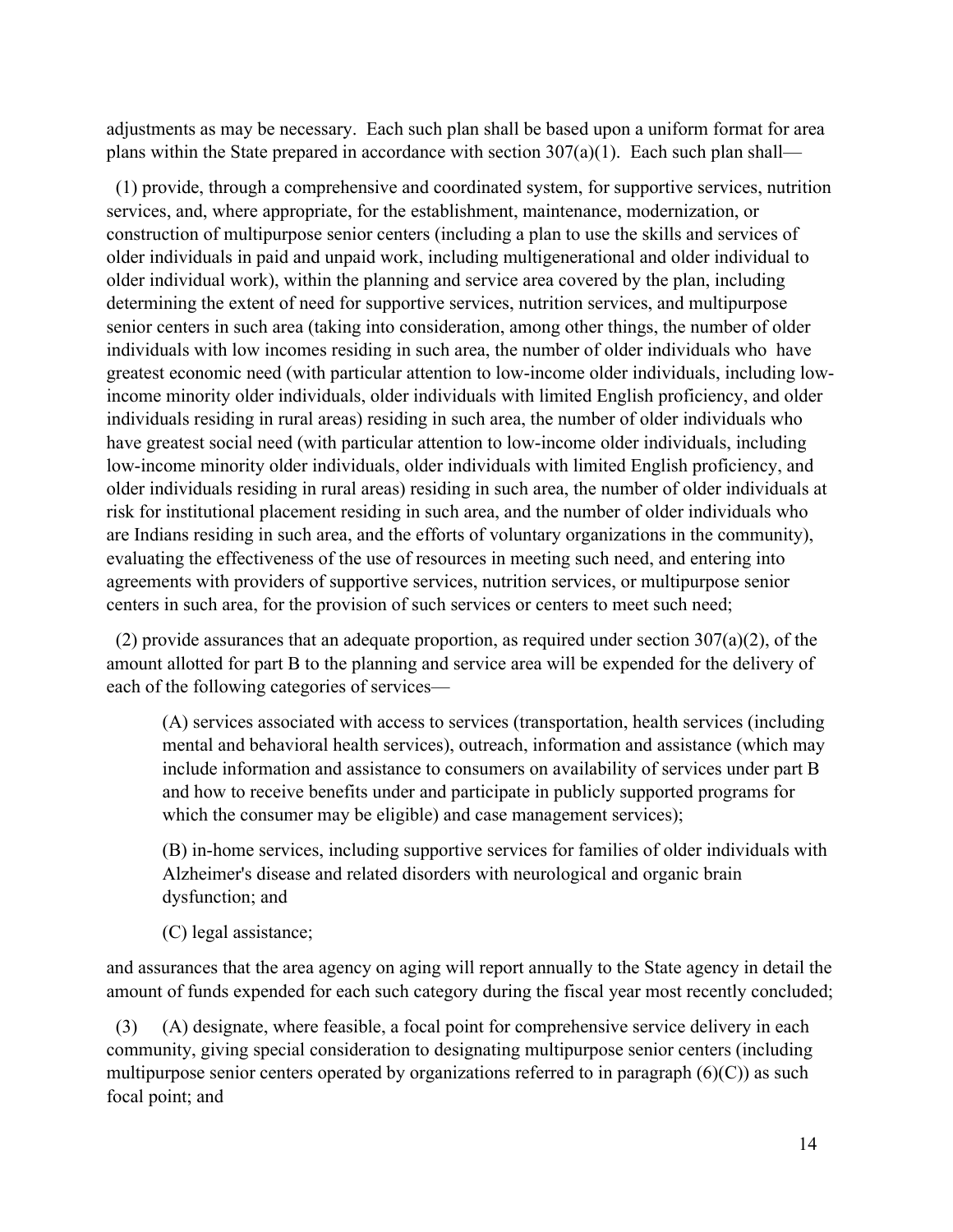(B) specify, in grants, contracts, and agreements implementing the plan, the identity of each focal point so designated;

 $(4)$   $(A)$ 

(i)

(I) provide assurances that the area agency on aging will—

(aa) set specific objectives, consistent with State policy, for providing services to older individuals with greatest economic need, older individuals with greatest social need, and older individuals at risk for institutional placement;

(bb) include specific objectives for providing services to lowincome minority older individuals, older individuals with limited English proficiency, and older individuals residing in rural areas; and

 (II) include proposed methods to achieve the objectives described in items (aa) and (bb) of sub-clause  $(I)$ ;

 (ii) provide assurances that the area agency on aging will include in each agreement made with a provider of any service under this title, a requirement that such provider will—

> (I) specify how the provider intends to satisfy the service needs of lowincome minority individuals, older individuals with limited English proficiency, and older individuals residing in rural areas in the area served by the provider;

(II) to the maximum extent feasible, provide services to low-income minority individuals, older individuals with limited English proficiency, and older individuals residing in rural areas in accordance with their need for such services; and

(III) meet specific objectives established by the area agency on aging, for providing services to low-income minority individuals, older individuals with limited English proficiency, and older individuals residing in rural areas within the planning and service area; and

(iii) with respect to the fiscal year preceding the fiscal year for which such plan is

prepared —

(I) identify the number of low-income minority older individuals in the planning and service area;

(II) describe the methods used to satisfy the service needs of such minority older individuals; and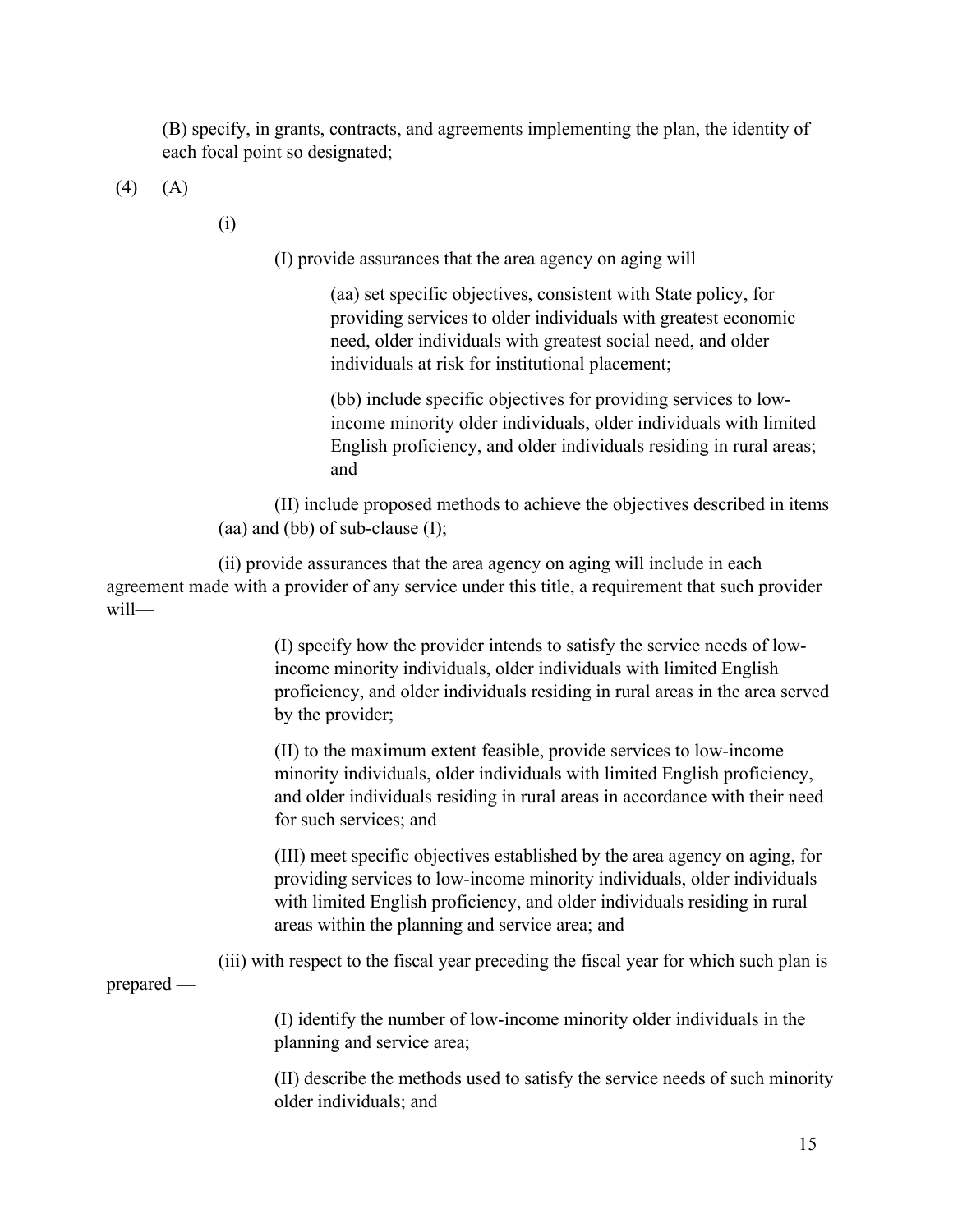(III) provide information on the extent to which the area agency on aging met the objectives described in clause (i).

(B) provide assurances that the area agency on aging will use outreach efforts that will—

(i) identify individuals eligible for assistance under this Act, with special emphasis on—

(I) older individuals residing in rural areas;

(II) older individuals with greatest economic need (with particular attention to low-income minority individuals and older individuals residing in rural areas);

(III) older individuals with greatest social need (with particular attention to low-income minority individuals and older individuals residing in rural areas);

(IV) older individuals with severe disabilities;

(V) older individuals with limited English proficiency;

(VI) older individuals with Alzheimer's disease and related disorders with neurological and organic brain dysfunction (and the caretakers of such individuals); and

(VII) older individuals at risk for institutional placement, specifically including survivors of the Holocaust; and

(ii) inform the older individuals referred to in sub-clauses (I) through (VII) of clause (i), and the caretakers of such individuals, of the availability of such assistance; and

(C) contain an assurance that the area agency on aging will ensure that each activity undertaken by the agency, including planning, advocacy, and systems development, will include a focus on the needs of low-income minority older individuals and older individuals residing in rural areas.

 (5) provide assurances that the area agency on aging will coordinate planning, identification, assessment of needs, and provision of services for older individuals with disabilities, with particular attention to individuals with severe disabilities, and individuals at risk for institutional placement, with agencies that develop or provide services for individuals with disabilities;

(6) provide that the area agency on aging will—

(A) take into account in connection with matters of general policy arising in the development and administration of the area plan, the views of recipients of services under such plan;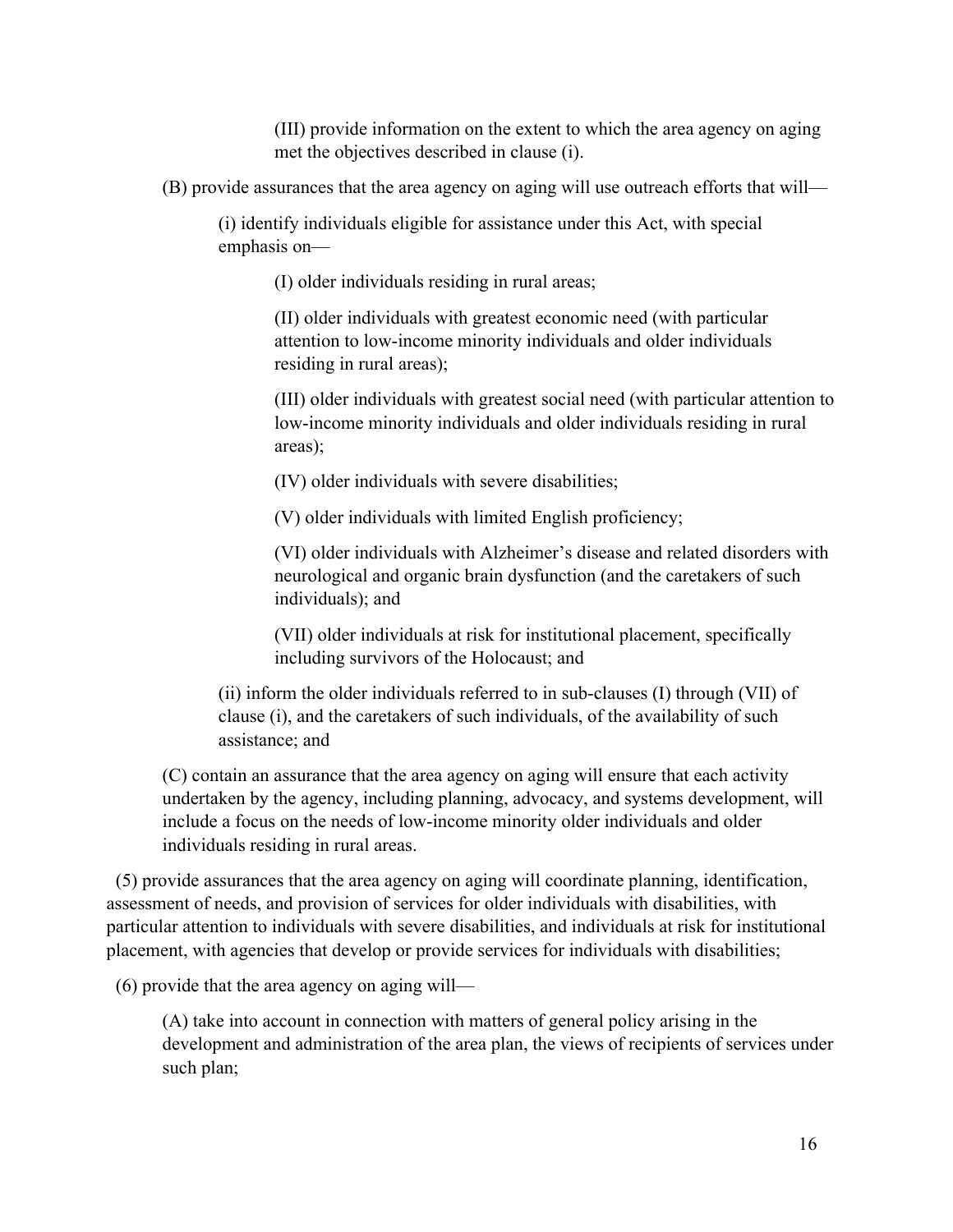(B) serve as the advocate and focal point for older individuals within the community by (in cooperation with agencies, organizations, and individuals participating in activities under the plan) monitoring, evaluating, and commenting upon all policies, programs, hearings, levies, and community actions which will affect older individuals;

(C) (i) where possible, enter into arrangements with organizations providing day care services for children, assistance to older individuals caring for relatives who are children, and respite for families, so as to provide opportunities for older individuals to aid or assist on a voluntary basis in the delivery of such services to children, adults, and families;

(ii) if possible regarding the provision of services under this title, enter into arrangements and coordinate with organizations that have a proven record of providing services to older individuals, that—

(I) were officially designated as community action agencies or community action programs under section 210 of the Economic Opportunity Act of 1964 (42U.S.C. 2790) for fiscal year 1981, and did not lose the designation as a result of failure to comply with such Act; or

(II) came into existence during fiscal year 1982 as direct successors in interest to such community action agencies or community action programs;

and that meet the requirements under section 676B of the Community Services Block Grant Act; and

(iii) make use of trained volunteers in providing direct services delivered to older individuals and individuals with disabilities needing such services and, if possible, work in coordination with organizations that have experience in providing training, placement, and stipends for volunteers or participants (such as organizations carrying out Federal service programs administered by the Corporation for National and Community Service), in community service settings;

(D) establish an advisory council consisting of older individuals (including minority individuals and older individuals residing in rural areas) who are participants or who are eligible to participate in programs assisted under this Act, family caregivers of such individuals, representatives of older individuals, service providers, representatives of the business community, local elected officials, providers of veterans' health care (if appropriate), and the general public, to advise continuously the area agency on aging on all matters relating to the development of the area plan, the administration of the plan and operations conducted under the plan;

(E) establish effective and efficient procedures for coordination of—

(i) entities conducting programs that receive assistance under this Act within the planning and service area served by the agency; and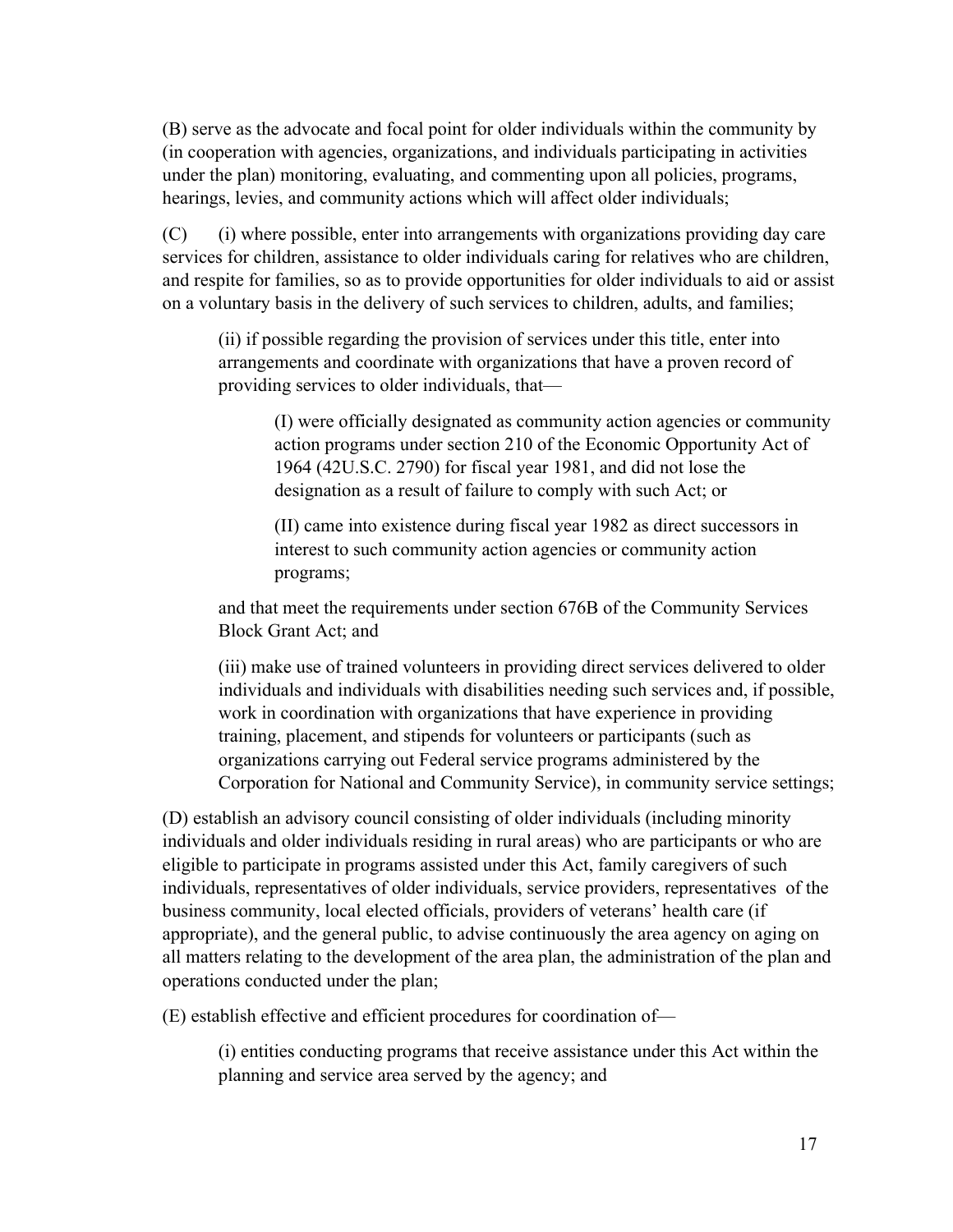(ii) entities conducting other Federal programs for older individuals at the local level, with particular emphasis on entities conducting programs described in section 203(b), within the area;

(F) in coordination with the State agency and with the State agency responsible for mental and behavioral health services, increase public awareness of mental health disorders, remove barriers to diagnosis and treatment, and coordinate mental and behavioral health services (including mental health screenings) provided with funds expended by the area agency on aging with mental and behavioral health services provided by community health centers and by other public agencies and nonprofit private organizations;

(G) if there is a significant population of older individuals who are Indians in the planning and service area of the area agency on aging, the area agency on aging shall conduct outreach activities to identify such individuals in such area and shall inform such individuals of the availability of assistance under this Act;

(H) in coordination with the State agency and with the State agency responsible for elder abuse prevention services, increase public awareness of elder abuse, neglect, and exploitation, and remove barriers to education, prevention, investigation, and treatment of elder abuse, neglect, and exploitation, as appropriate; and

(I) to the extent feasible, coordinate with the State agency to disseminate information about the State assistive technology entity and access to assistive technology options for serving older individuals;

 (7) provide that the area agency on aging shall, consistent with this section, facilitate the areawide development and implementation of a comprehensive, coordinated system for providing long-term care in home and community-based settings, in a manner responsive to the needs and preferences of older individuals and their family caregivers, by—

(A) collaborating, coordinating activities, and consulting with other local public and private agencies and organizations responsible for administering programs, benefits, and services related to providing long-term care;

(B) conducting analyses and making recommendations with respect to strategies for modifying the local system of long-term care to better—

(i) respond to the needs and preferences of older individuals and family caregivers;

(ii) facilitate the provision, by service providers, of long-term care in home and community-based settings; and

(iii) target services to older individuals at risk for institutional placement, to permit such individuals to remain in home and community-based settings;

(C) implementing, through the agency or service providers, evidence-based programs to assist older individuals and their family caregivers in learning about and making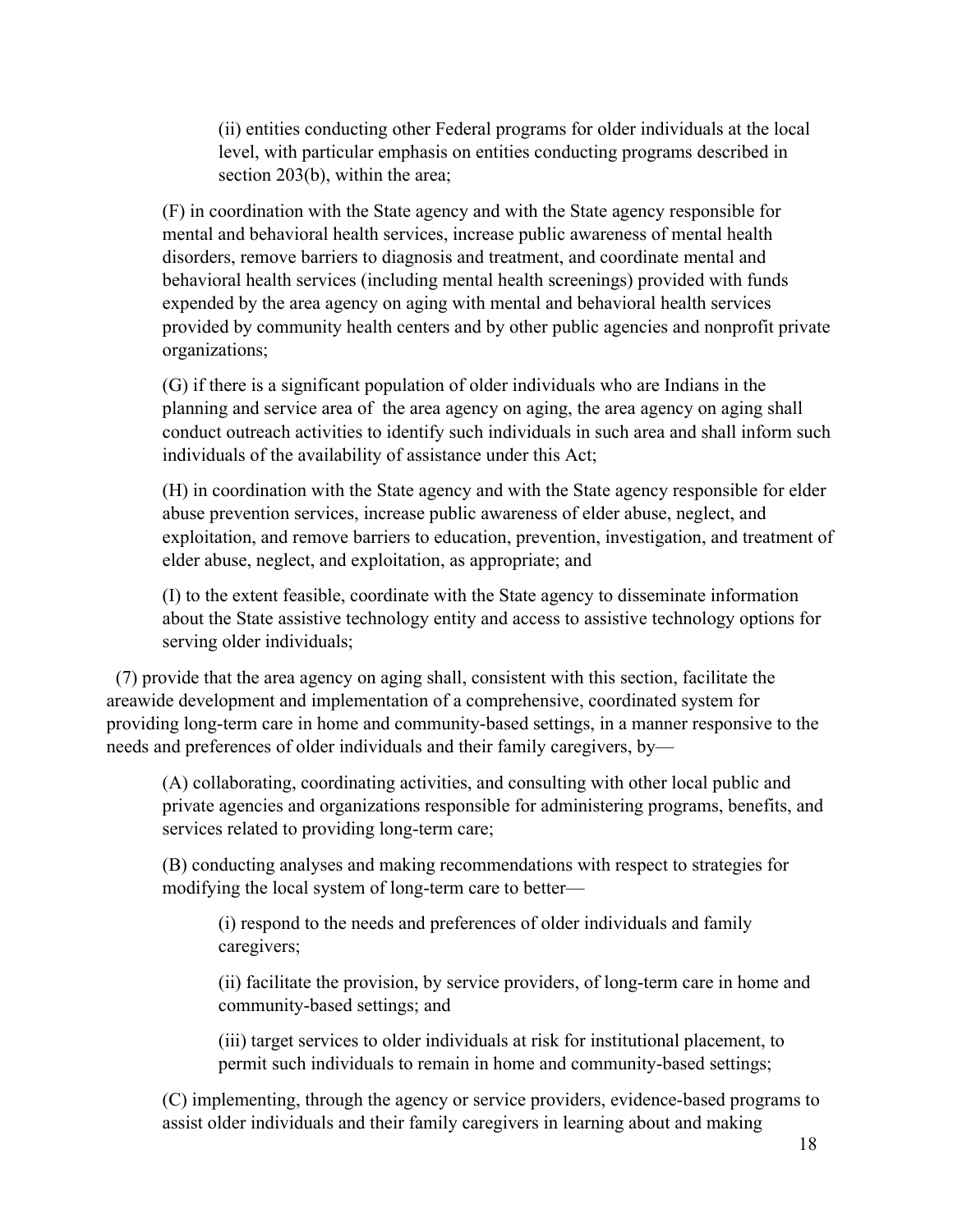behavioral changes intended to reduce the risk of injury, disease, and disability among older individuals; and

(D) providing for the availability and distribution (through public education campaigns, Aging and Disability Resource Centers, the area agency on aging itself, and other appropriate means) of information relating to—

(i) the need to plan in advance for long-term care; and

(ii) the full range of available public and private long-term care (including integrated long-term care) programs, options, service providers, and resources;

 (8) provide that case management services provided under this title through the area agency on aging will—

(A) not duplicate case management services provided through other Federal and State programs;

(B) be coordinated with services described in subparagraph (A); and

(C) be provided by a public agency or a nonprofit private agency that—

(i) gives each older individual seeking services under this title a list of agencies that provide similar services within the jurisdiction of the area agency on aging;

(ii) gives each individual described in clause (i) a statement specifying that the individual has a right to make an independent choice of service providers and documents receipt by such individual of such statement;

(iii) has case managers acting as agents for the individuals receiving the services and not as promoters for the agency providing such services; or

(iv) is located in a rural area and obtains a waiver of the requirements described in clauses (i) through (iii);

 (9) (A) provide assurances that the area agency on aging, in carrying out the State Long-Term Care Ombudsman program under section 307(a)(9), will expend not less than the total amount of funds appropriated under this Act and expended by the agency in fiscal year 2019 in carrying out such a program under this title;

(B) funds made available to the area agency on aging pursuant to section 712 shall be used to supplement and not supplant other Federal, State, and local funds expended to support activities described in section 712;

 (10) provide a grievance procedure for older individuals who are dissatisfied with or denied services under this title;

 (11) provide information and assurances concerning services to older individuals who are Native Americans (referred to in this paragraph as "older Native Americans"), including—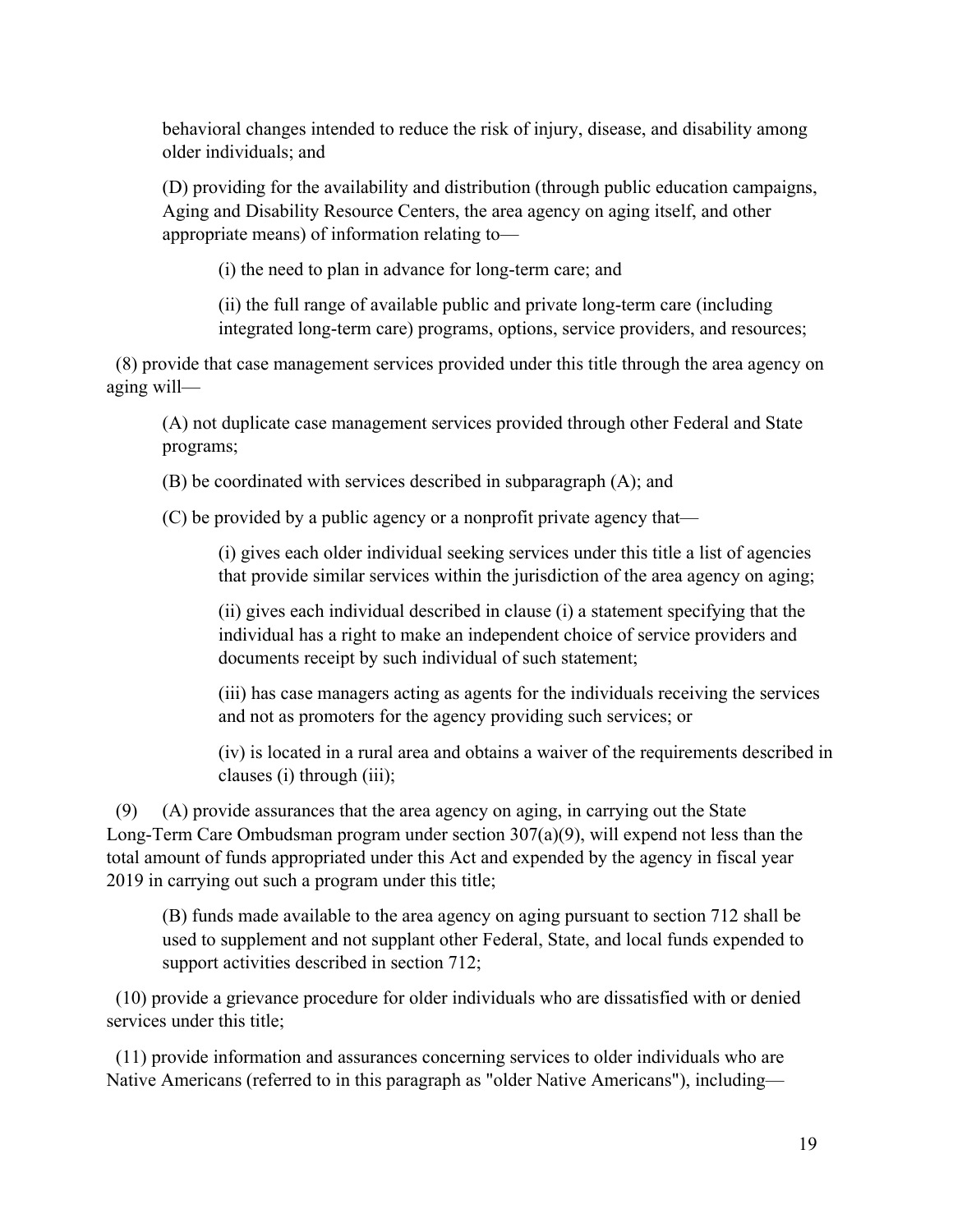(A) information concerning whether there is a significant population of older Native Americans in the planning and service area and if so, an assurance that the area agency on aging will pursue activities, including outreach, to increase access of those older Native Americans to programs and benefits provided under this title;

(B) an assurance that the area agency on aging will, to the maximum extent practicable, coordinate the services the agency provides under this title with services provided under title VI; and

(C) an assurance that the area agency on aging will make services under the area plan available, to the same extent as such services are available to older individuals within the planning and service area, to older Native Americans;

 (12) provide that the area agency on aging will establish procedures for coordination of services with entities conducting other Federal or federally assisted programs for older individuals at the local level, with particular emphasis on entities conducting programs described in section 203(b) within the planning and service area.

(13) provide assurances that the area agency on aging will—

(A) maintain the integrity and public purpose of services provided, and service providers, under this title in all contractual and commercial relationships;

(B) disclose to the Assistant Secretary and the State agency—

(i) the identity of each nongovernmental entity with which such agency has a contract or commercial relationship relating to providing any service to older individuals; and

(ii) the nature of such contract or such relationship;

(C) demonstrate that a loss or diminution in the quantity or quality of the services provided, or to be provided, under this title by such agency has not resulted and will not result from such contract or such relationship;

(D) demonstrate that the quantity or quality of the services to be provided under this title by such agency will be enhanced as a result of such contract or such relationship; and

(E) on the request of the Assistant Secretary or the State, for the purpose of monitoring compliance with this Act (including conducting an audit), disclose all sources and expenditures of funds such agency receives or expends to provide services to older individuals;

 (14) provide assurances that preference in receiving services under this title will not be given by the area agency on aging to particular older individuals as a result of a contract or commercial relationship that is not carried out to implement this title;

(15) provide assurances that funds received under this title will be used—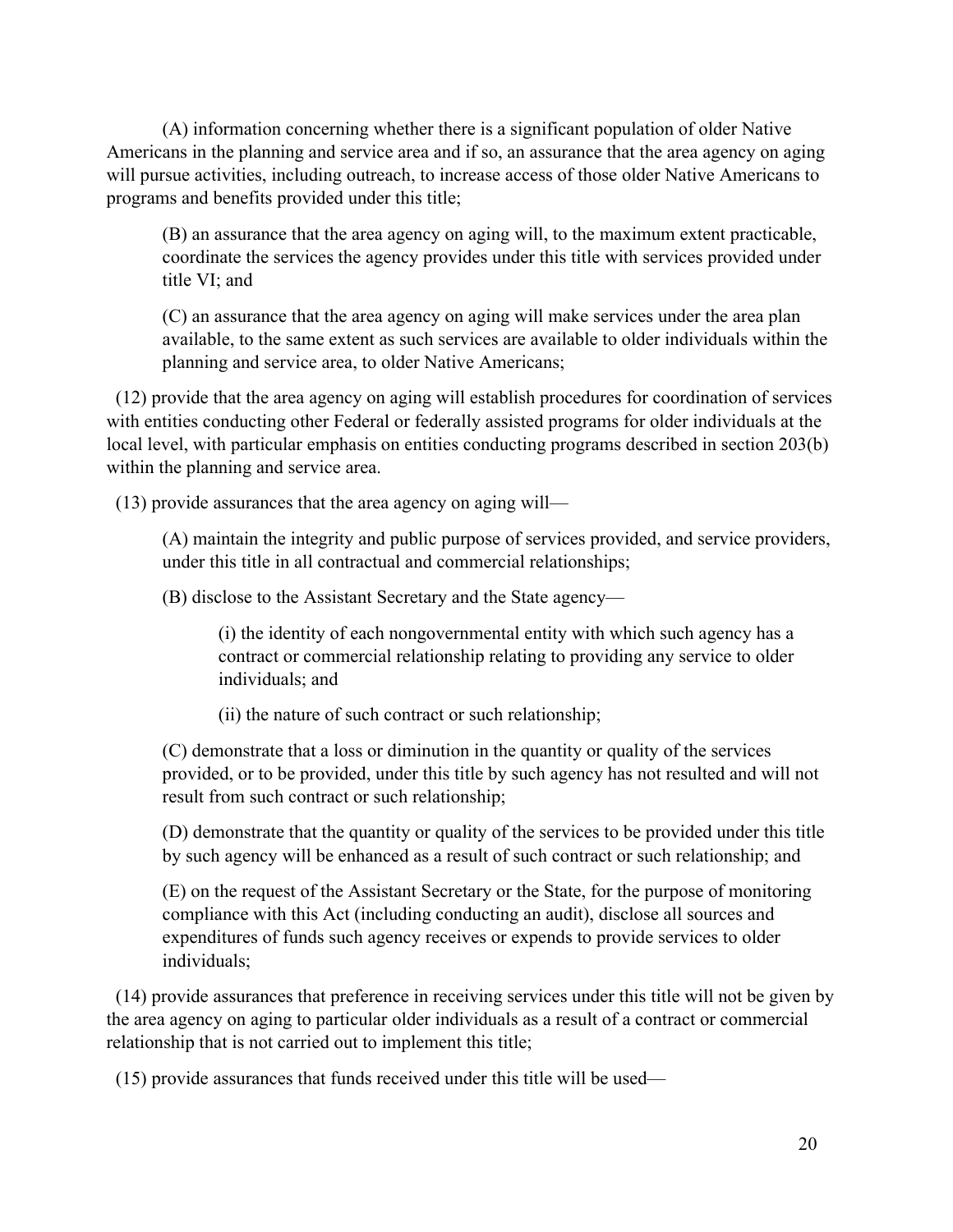- (A) to provide benefits and services to older individuals, giving priority to older individuals identified in paragraph  $(4)(A)(i)$ ; and
- (B) in compliance with the assurances specified in paragraph (13) and the limitations specified in section 212;

 (16) provide, to the extent feasible, for the furnishing of services under this Act, consistent with self-directed care;

 (17) include information detailing how the area agency on aging will coordinate activities, and develop long-range emergency preparedness plans, with local and State emergency response agencies, relief organizations, local and State governments, and any other institutions that have responsibility for disaster relief service delivery;

(18) provide assurances that the area agency on aging will collect data to determine—

(A) the services that are needed by older individuals whose needs were the focus of all centers funded under title IV in fiscal year 2019; and

(B) the effectiveness of the programs, policies, and services provided by such area agency on aging in assisting such individuals; and

 (19) provide assurances that the area agency on aging will use outreach efforts that will identify individuals eligible for assistance under this Act, with special emphasis on those individuals whose needs were the focus of all centers funded under title IV in fiscal year 2019.

(b)(1) An area agency on aging may include in the area plan an assessment of how prepared the area agency on aging and service providers in the planning and service area are for any anticipated change in the number of older individuals during the 10-year period following the fiscal year for which the plan is submitted.

(2) Such assessment may include—

(A) the projected change in the number of older individuals in the planning and service area;

(B) an analysis of how such change may affect such individuals, including individuals with low incomes, individuals with greatest economic need, minority older individuals, older individuals residing in rural areas, and older individuals with limited English proficiency;

(C) an analysis of how the programs, policies, and services provided by such area agency can be improved, and how resource levels can be adjusted to meet the needs of the changing population of older individuals in the planning and service area; and

(D) an analysis of how the change in the number of individuals age 85 and older in the planning and service area is expected to affect the need for supportive services.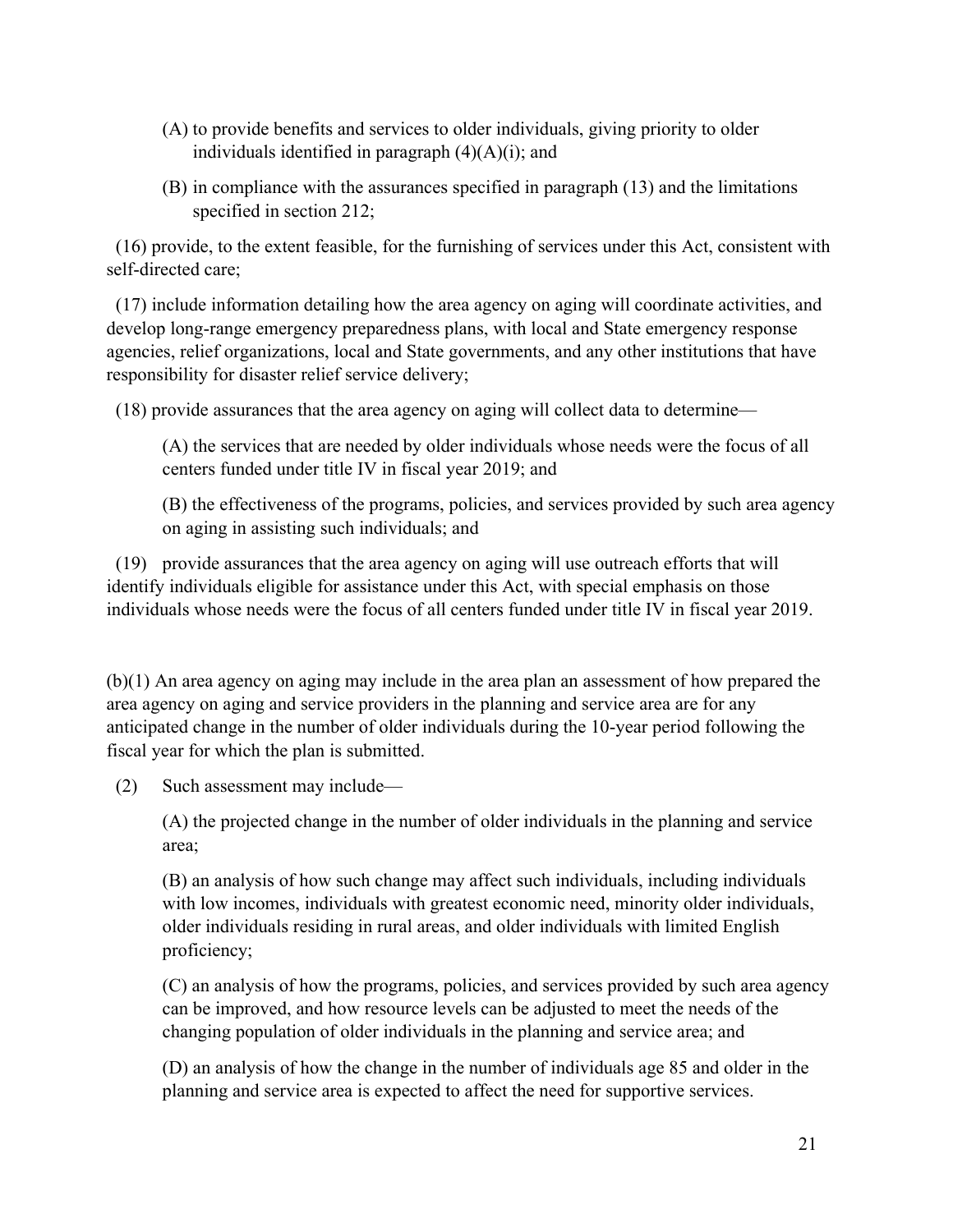(3) An area agency on aging, in cooperation with government officials, State agencies, tribal organizations, or local entities, may make recommendations to government officials in the planning and service area and the State, on actions determined by the area agency to build the capacity in the planning and service area to meet the needs of older individuals for—

- (A) health and human services;
- (B) land use;
- (C) housing;
- (D) transportation;
- (E) public safety;
- (F) workforce and economic development;
- (G) recreation;
- (H) education;
- (I) civic engagement;
- (J) emergency preparedness;
- (K) protection from elder abuse, neglect, and exploitation;
- (L) assistive technology devices and services; and
- (M) any other service as determined by such agency.

(c) Each State, in approving area agency on aging plans under this section, shall waive the requirement described in paragraph (2) of subsection (a) for any category of services described in such paragraph if the area agency on aging demonstrates to the State agency that services being furnished for such category in the area are sufficient to meet the need for such services in such area and had conducted a timely public hearing upon request.

(d)(1) Subject to regulations prescribed by the Assistant Secretary, an area agency on aging designated under section  $305(a)(2)(A)$  or, in areas of a State where no such agency has been designated, the State agency, may enter into agreement with agencies administering programs under the Rehabilitation Act of 1973, and titles XIX and XX of the Social Security Act for the purpose of developing and implementing plans for meeting the common need for transportation services of individuals receiving benefits under such Acts and older individuals participating in programs authorized by this title.

 (2) In accordance with an agreement entered into under paragraph (1), funds appropriated under this title may be used to purchase transportation services for older individuals and may be pooled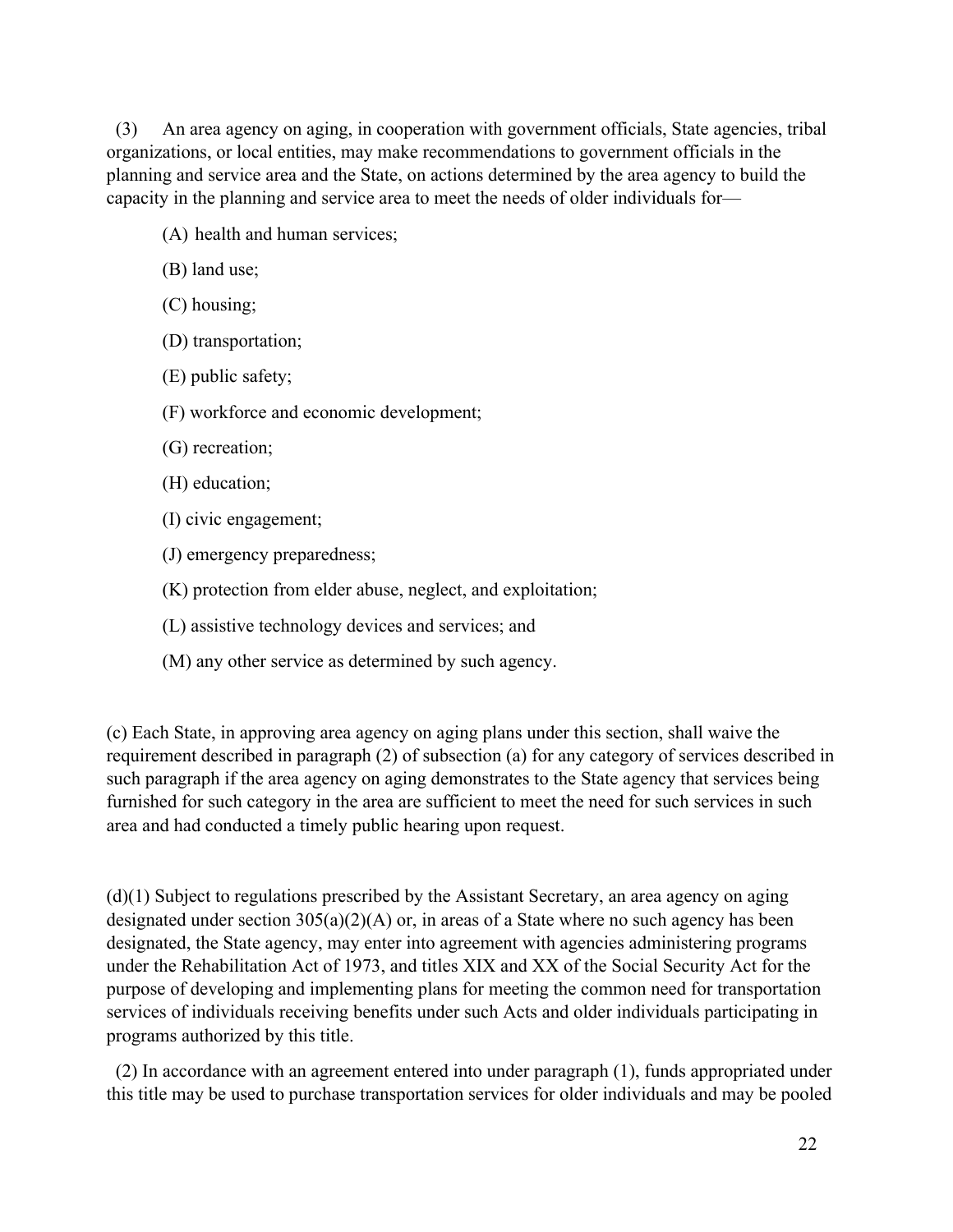with funds made available for the provision of transportation services under the Rehabilitation Act of 1973, and titles XIX and XX of the Social Security Act.

(e) An area agency on aging may not require any provider of legal assistance under this title to reveal any information that is protected by the attorney-client privilege.

(f)(1) If the head of a State agency finds that an area agency on aging has failed to comply with Federal or State laws, including the area plan requirements of this section, regulations, or policies, the State may withhold a portion of the funds to the area agency on aging available under this title.

 (2) (A) The head of a State agency shall not make a final determination withholding funds under paragraph (1) without first affording the area agency on aging due process in accordance with procedures established by the State agency.

(B) At a minimum, such procedures shall include procedures for—

- (i) providing notice of an action to withhold funds;
- (ii) providing documentation of the need for such action; and
- (iii) at the request of the area agency on aging, conducting a public hearing concerning the action.

 (3) (A) If a State agency withholds the funds, the State agency may use the funds withheld to directly administer programs under this title in the planning and service area served by the area agency on aging for a period not to exceed 180 days, except as provided in subparagraph (B).

(B) If the State agency determines that the area agency on aging has not taken corrective action, or if the State agency does not approve the corrective action, during the 180-day period described in subparagraph (A), the State agency may extend the period for not more than 90 days.

(g) Nothing in this Act shall restrict an area agency on aging from providing services not provided or authorized by this Act, including through—

(1) contracts with health care payers;

(2) consumer private pay programs; or

 (3) other arrangements with entities or individuals that increase the availability of home and community-based services and supports.

Sec. 307, STATE PLANS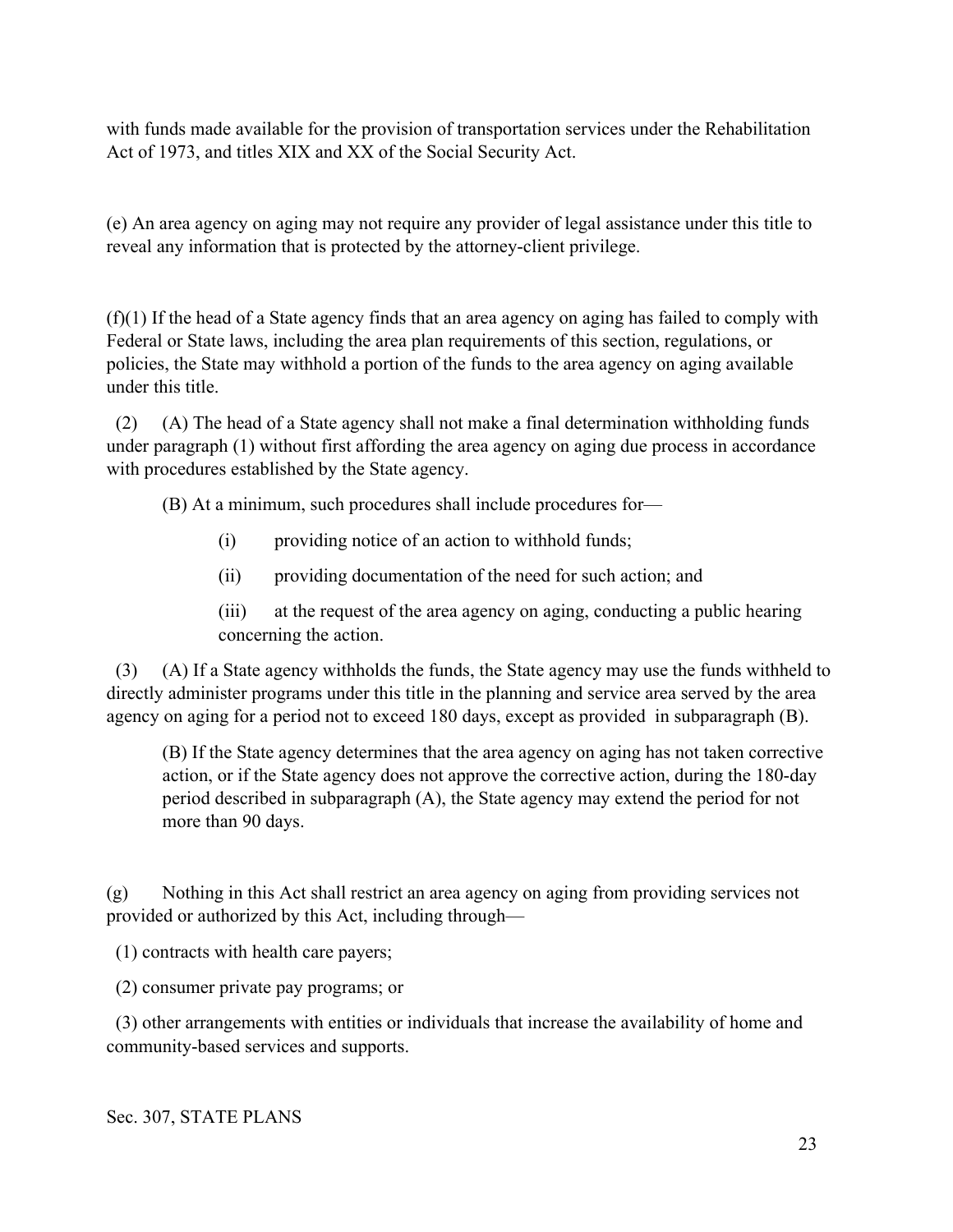(a) Except as provided in the succeeding sentence and section 309(a), each State, in order to be eligible for grants from its allotment under this title for any fiscal year, shall submit to the Assistant Secretary a State plan for a two, three, or four-year period determined by the State agency, with such annual revisions as are necessary, which meets such criteria as the Assistant Secretary may by regulation prescribe. If the Assistant Secretary determines, in the discretion of the Assistant Secretary, that a State failed in 2 successive years to comply with the requirements under this title, then the State shall submit to the Assistant Secretary a State plan for a 1-year period that meets such criteria, for subsequent years until the Assistant Secretary determines that the State is in compliance with such requirements. Each such plan shall comply with all of the following requirements:

(1) The plan shall—

(A) require each area agency on aging designated under section 305(a)(2)(A) to develop and submit to the State agency for approval, in accordance with a uniform format developed by the State agency, an area plan meeting the requirements of section 306; and

(B) be based on such area plans.

(2) The plan shall provide that the State agency will—

(A) evaluate, using uniform procedures described in section  $202(a)(26)$ , the need for supportive services (including legal assistance pursuant to  $307(a)(11)$ , information and assistance, and transportation services), nutrition services, and multipurpose senior centers within the State;

(B) develop a standardized process to determine the extent to which public or private programs and resources (including volunteers and programs and services of voluntary organizations) that have the capacity and actually meet such need; and

(C) specify a minimum proportion of the funds received by each area agency on aging in the State to carry out part B that will be expended (in the absence of a waiver under section 306(c) or 316) by such area agency on aging to provide each of the categories of services specified in section 306(a)(2).

(3) The plan shall—

(A) include (and may not be approved unless the Assistant Secretary approves) the statement and demonstration required by paragraphs (2) and (4) of section 305(d) (concerning intrastate distribution of funds); and

(B) with respect to services for older individuals residing in rural areas—

(i) provide assurances that the State agency will spend for each fiscal year, not less than the amount expended for such services for fiscal year 2000…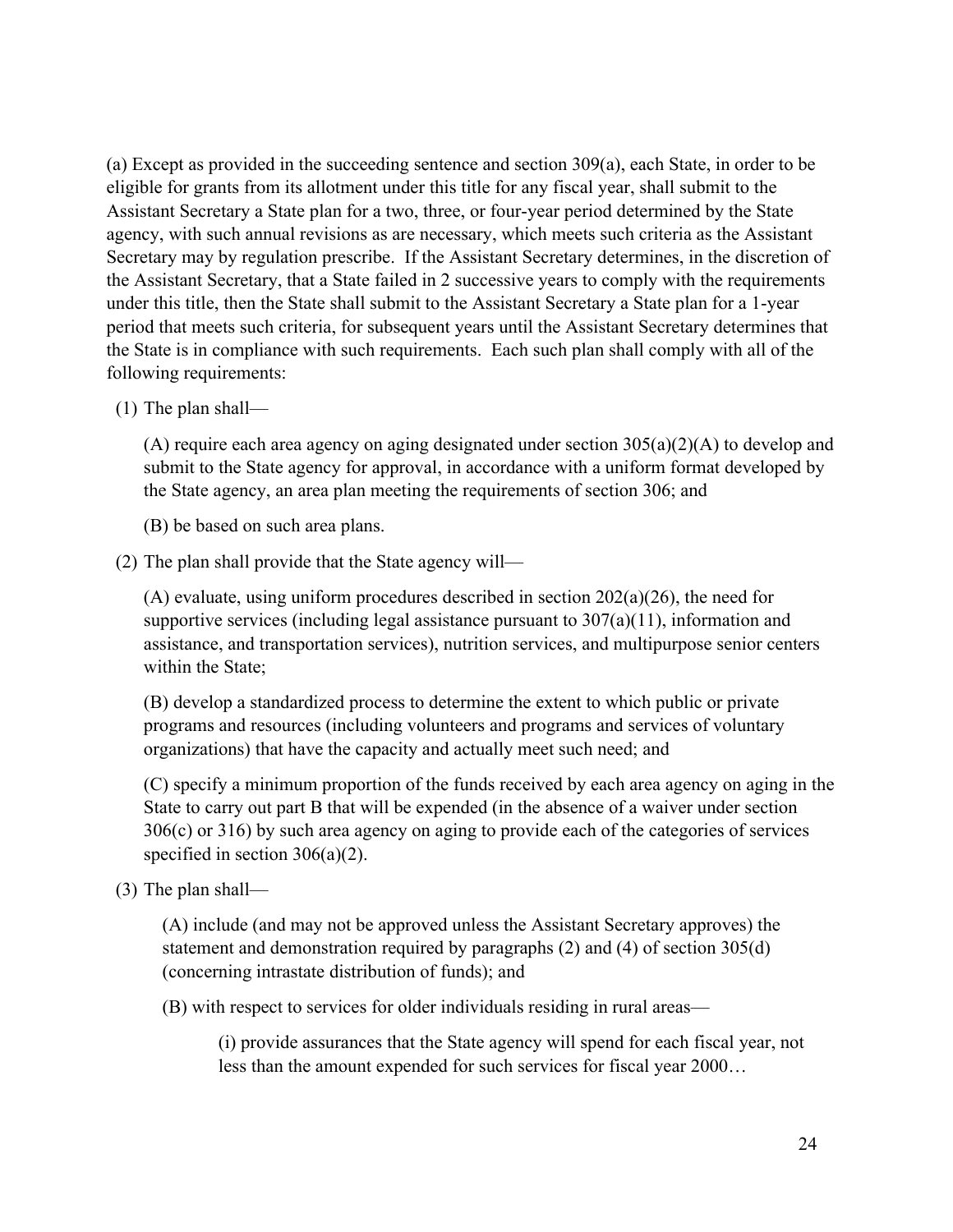(ii) identify, for each fiscal year to which the plan applies, the projected costs of providing such services (including the cost of providing access to such services); and

(iii) describe the methods used to meet the needs for such services in the fiscal year preceding the first year to which such plan applies.

 (4) The plan shall provide that the State agency will conduct periodic evaluations of, and public hearings on, activities and projects carried out in the State under this title and title VII, including evaluations of the effectiveness of services provided to individuals with greatest economic need, greatest social need, or disabilities (with particular attention to low-income minority older individuals, older individuals with limited English proficiency, and older individuals residing in rural areas).

(5) The plan shall provide that the State agency will—

(A) afford an opportunity for a hearing upon request, in accordance with published procedures, to any area agency on aging submitting a plan under this title, to any provider of (or applicant to provide) services;

(B) issue guidelines applicable to grievance procedures required by section 306(a)(10); and

(C) afford an opportunity for a public hearing, upon request, by any area agency on aging, by any provider of (or applicant to provide) services, or by any recipient of services under this title regarding any waiver request, including those under section 316.

 (6) The plan shall provide that the State agency will make such reports, in such form, and containing such information, as the Assistant Secretary may require, and comply with such requirements as the Assistant Secretary may impose to insure the correctness of such reports.

 (7) (A) The plan shall provide satisfactory assurance that such fiscal control and fund accounting procedures will be adopted as may be necessary to assure proper disbursement of, and accounting for, Federal funds paid under this title to the State, including any such funds paid to the recipients of a grant or contract.

(B) The plan shall provide assurances that—

(i) no individual (appointed or otherwise) involved in the designation of the State agency or an area agency on aging, or in the designation of the head of any subdivision of the State agency or of an area agency on aging, is subject to a conflict of interest prohibited under this Act;

(ii) no officer, employee, or other representative of the State agency or an area agency on aging is subject to a conflict of interest prohibited under this Act; and

(iii) mechanisms are in place to identify and remove conflicts of interest prohibited under this Act.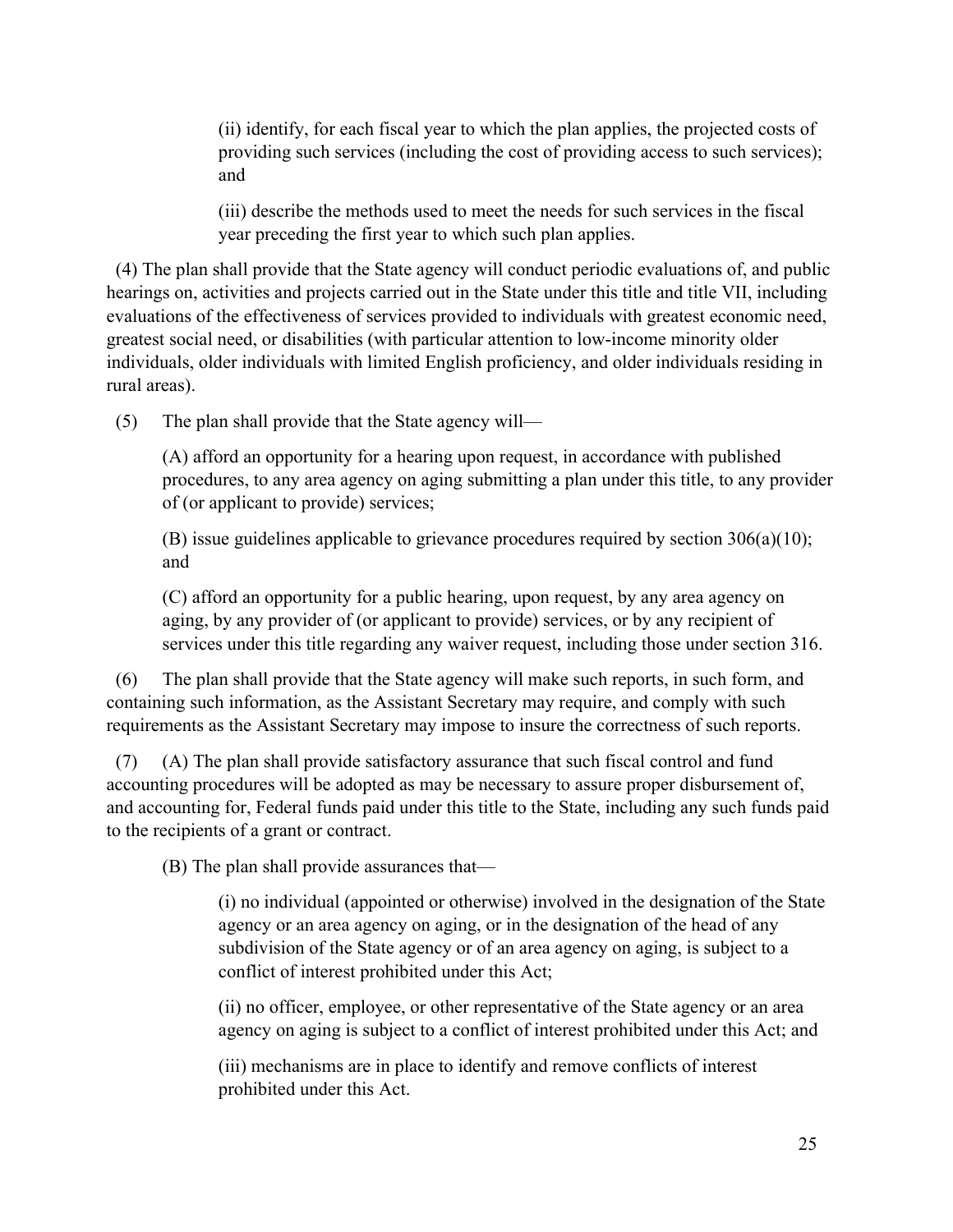(8) (A) The plan shall provide that no supportive services, nutrition services, or in-home services will be directly provided by the State agency or an area agency on aging in the State, unless, in the judgment of the State agency—

> (i) provision of such services by the State agency or the area agency on aging is necessary to assure an adequate supply of such services;

(ii) such services are directly related to such State agency's or area agency on aging's administrative functions; or

(iii) such services can be provided more economically, and with comparable quality, by such State agency or area agency on aging.

(B) Regarding case management services, if the State agency or area agency on aging is already providing case management services (as of the date of submission of the plan) under a State program, the plan may specify that such agency is allowed to continue to provide case management services.

(C) The plan may specify that an area agency on aging is allowed to directly provide information and assistance services and outreach.

(9) The plan shall provide assurances that—

(A) the State agency will carry out, through the Office of the State Long-Term Care Ombudsman, a State Long-Term Care Ombudsman program in accordance with section 712 and this title, and will expend for such purpose an amount that is not less than an amount expended by the State agency with funds received under this title for fiscal year 2019, and an amount that is not less than the amount expended by the State agency with funds received under title VII for fiscal year 2019; and

(B) funds made available to the State agency pursuant to section 712 shall be used to supplement and not supplant other Federal, State, and local funds expended to support activities described in section 712.

 (10) The plan shall provide assurances that the special needs of older individuals residing in rural areas will be taken into consideration and shall describe how those needs have been met and describe how funds have been allocated to meet those needs.

(11) The plan shall provide that with respect to legal assistance —

(A) the plan contains assurances that area agencies on aging will (i) enter into contracts with providers of legal assistance which can demonstrate the experience or capacity to deliver legal assistance; (ii) include in any such contract provisions to assure that any recipient of funds under division (i) will be subject to specific restrictions and regulations promulgated under the Legal Services Corporation Act (other than restrictions and regulations governing eligibility for legal assistance under such Act and governing membership of local governing boards) as determined appropriate by the Assistant Secretary; and (iii) attempt to involve the private bar in legal assistance activities authorized under this title, including groups within the private bar furnishing services to older individuals on a pro bono and reduced fee basis;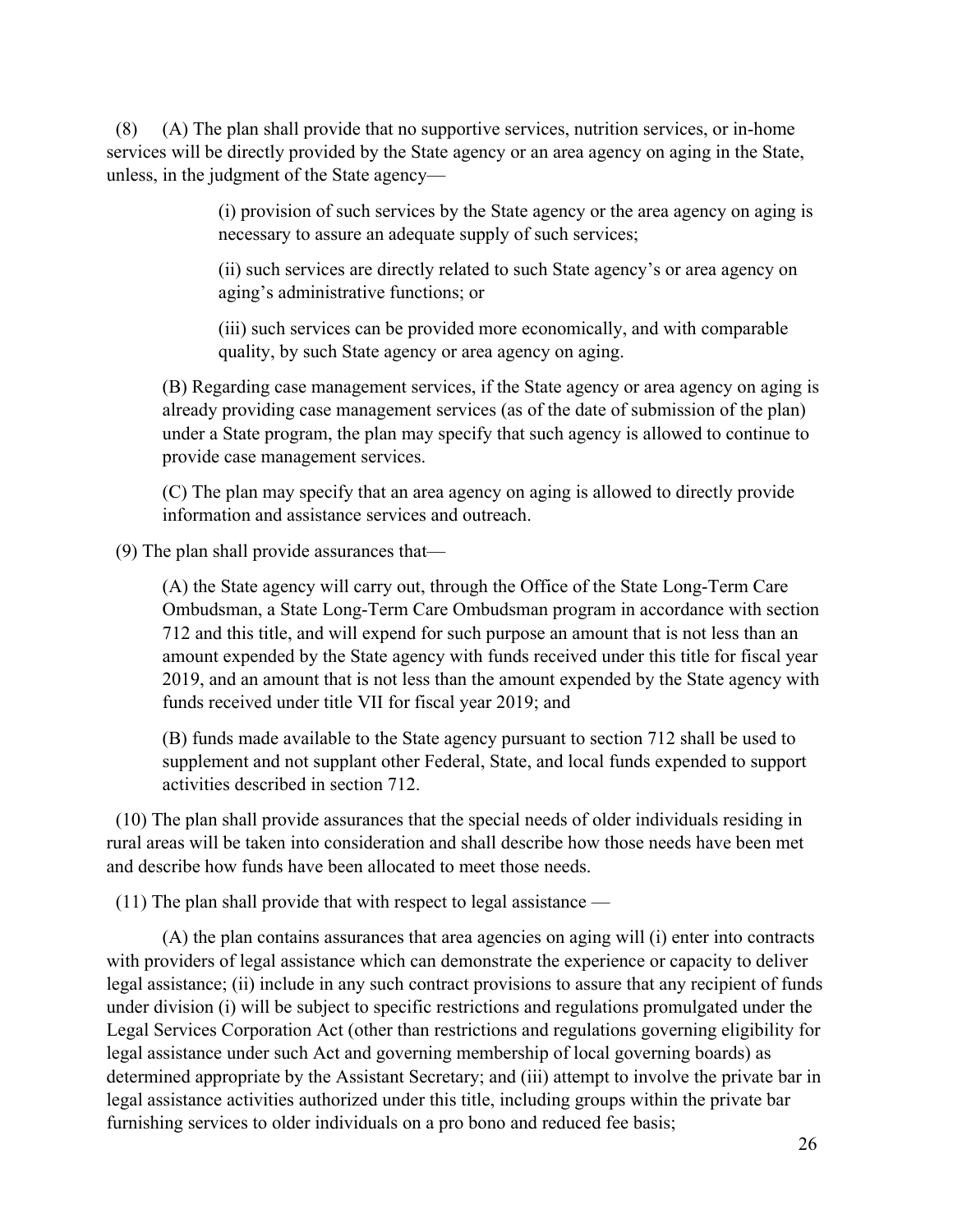(B) the plan contains assurances that no legal assistance will be furnished unless the grantee administers a program designed to provide legal assistance to older individuals with social or economic need and has agreed, if the grantee is not a Legal Services Corporation project grantee, to coordinate its services with existing Legal Services Corporation projects in the planning and service area in order to concentrate the use of funds provided under this title on individuals with the greatest such need; and the area agency on aging makes a finding, after assessment, pursuant to standards for service promulgated by the Assistant Secretary, that any grantee selected is the entity best able to provide the particular services.

(C) the State agency will provide for the coordination of the furnishing of legal assistance to older individuals within the State, and provide advice and technical assistance in the provision of legal assistance to older individuals within the State and support the furnishing of training and technical assistance for legal assistance for older individuals;

(D) the plan contains assurances, to the extent practicable, that legal assistance furnished under the plan will be in addition to any legal assistance for older individuals being furnished with funds from sources other than this Act and that reasonable efforts will be made to maintain existing levels of legal assistance for older individuals; and

(E) the plan contains assurances that area agencies on aging will give priority to legal assistance related to income, health care, long-term care, nutrition, housing, utilities, protective services, defense of guardianship, abuse, neglect, and age discrimination.

 (12) The plan shall provide, whenever the State desires to provide for a fiscal year for services for the prevention of abuse of older individuals —

(A) the plan contains assurances that any area agency on aging carrying out such services will conduct a program consistent with relevant State law and coordinated with existing State adult protective service activities for—

(i) public education to identify and prevent abuse of older individuals;

(ii) receipt of reports of abuse of older individuals;

(iii) active participation of older individuals participating in programs under this Act through outreach, conferences, and referral of such individuals to other social service agencies or sources of assistance where appropriate and consented to by the parties to be referred; and

(iv) referral of complaints to law enforcement or public protective service agencies where appropriate;

(B) the State will not permit involuntary or coerced participation in the program of services described in this paragraph by alleged victims, abusers, or their households; and

(C) all information gathered in the course of receiving reports and making referrals shall remain confidential unless all parties to the complaint consent in writing to the release of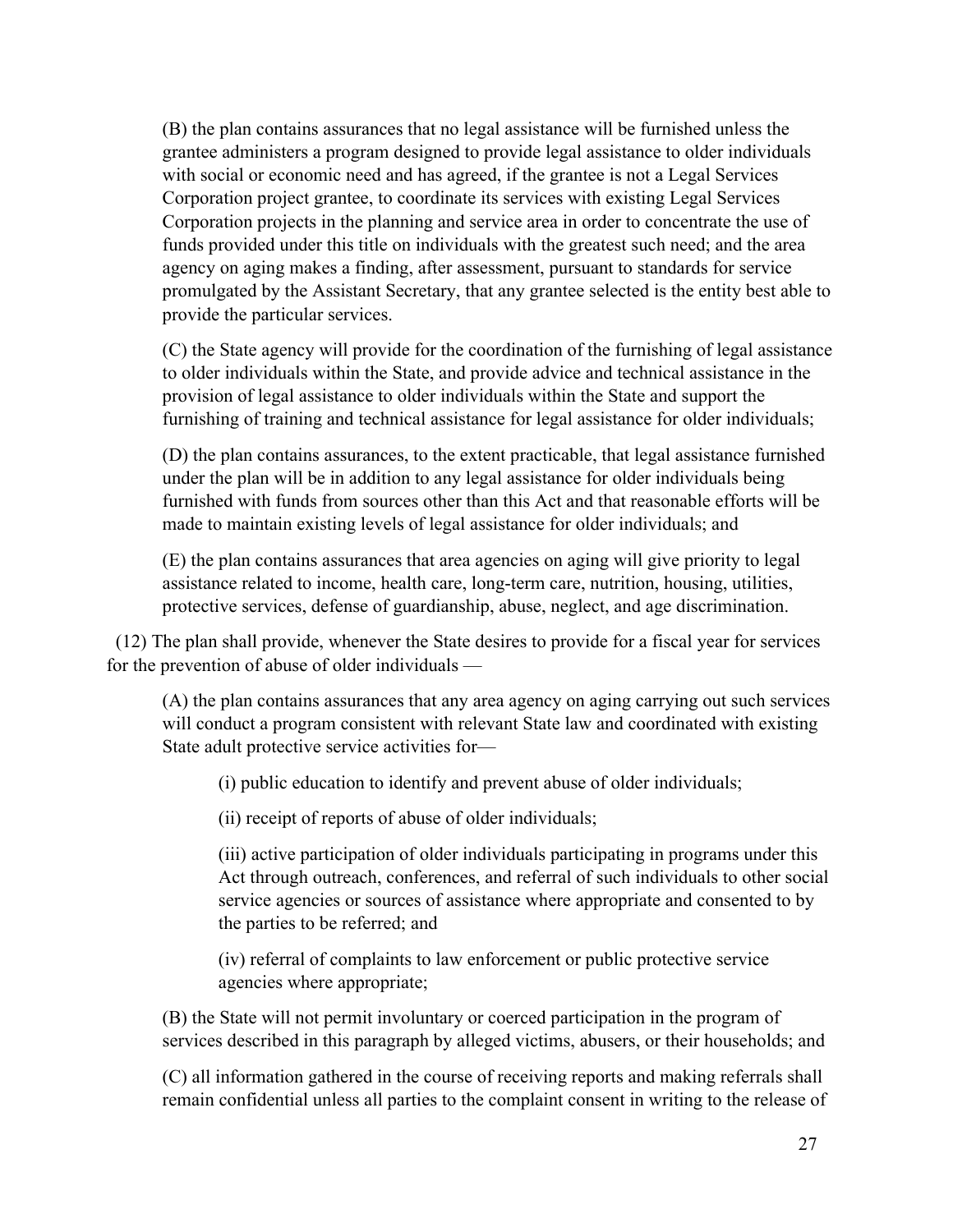such information, except that such information may be released to a law enforcement or public protective service agency.

 (13) The plan shall provide assurances that each State will assign personnel (one of whom shall be known as a legal assistance developer) to provide State leadership in developing legal assistance programs for older individuals throughout the State.

 (14) The plan shall, with respect to the fiscal year preceding the fiscal year for which such plan is prepared—

(A) identify the number of low-income minority older individuals in the State, including the number of low-income minority older individuals with limited English proficiency; and

(B) describe the methods used to satisfy the service needs of the low-income minority older individuals described in subparagraph (A), including the plan to meet the needs of low-income minority older individuals with limited English proficiency.

 (15) The plan shall provide assurances that, if a substantial number of the older individuals residing in any planning and service area in the State are of limited English-speaking ability, then the State will require the area agency on aging for each such planning and service area—

(A) to utilize in the delivery of outreach services under section  $306(a)(2)(A)$ , the services of workers who are fluent in the language spoken by a predominant number of such older individuals who are of limited English-speaking ability; and

(B) to designate an individual employed by the area agency on aging, or available to such area agency on aging on a full-time basis, whose responsibilities will include—

 (i) taking such action as may be appropriate to assure that counseling assistance is made available to such older individuals who are of limited English-speaking ability in order to assist such older individuals in participating in programs and receiving assistance under this Act; and

 (ii) providing guidance to individuals engaged in the delivery of supportive services under the area plan involved to enable such individuals to be aware of cultural sensitivities and to take into account effectively linguistic and cultural differences.

 (16) The plan shall provide assurances that the State agency will require outreach efforts that will—

(A) identify individuals eligible for assistance under this Act, with special emphasis on—

(i) older individuals residing in rural areas;

(ii) older individuals with greatest economic need (with particular attention to low-income older individuals, including low-income minority older individuals, older individuals with limited English proficiency, and older individuals residing in rural areas);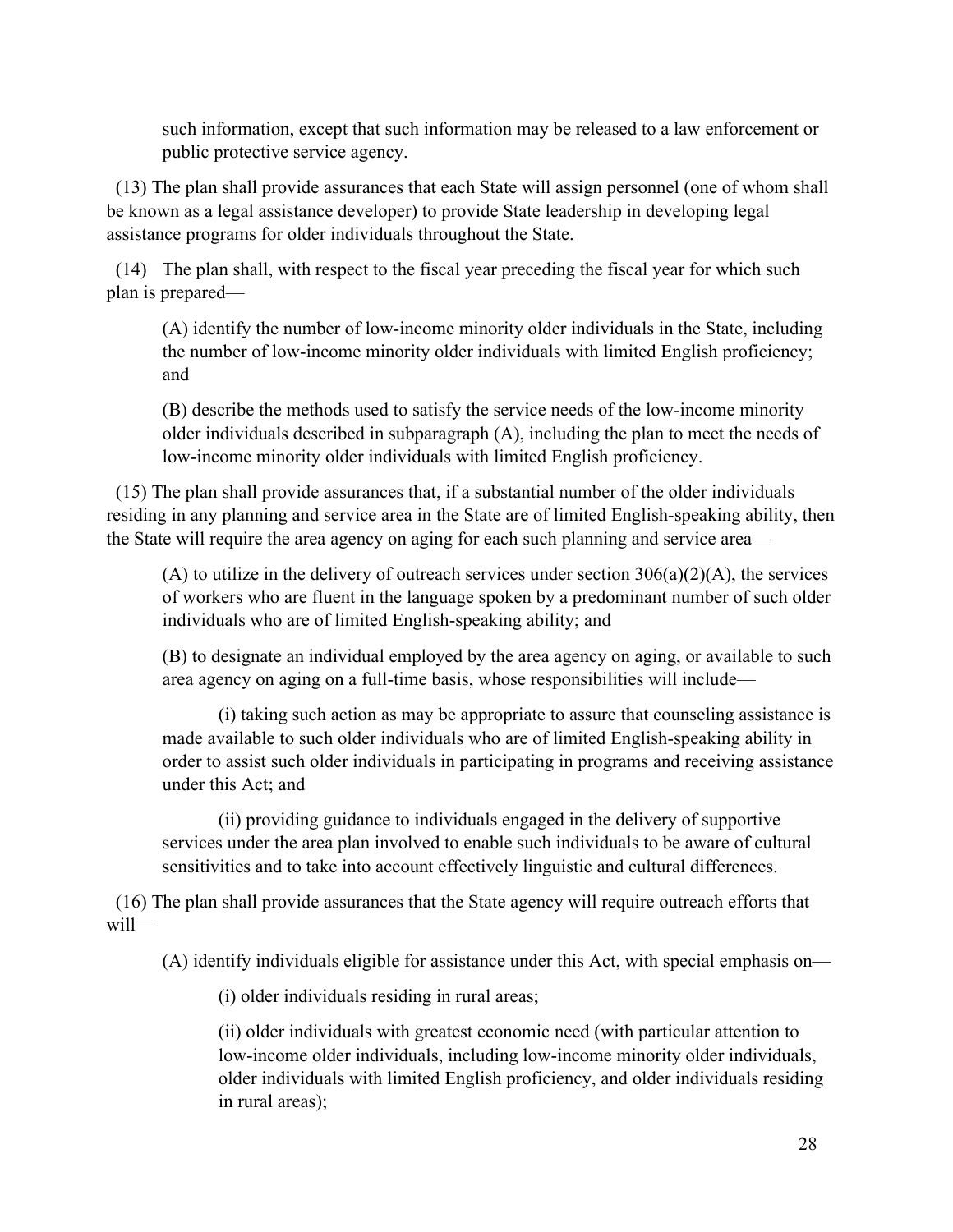(iii) older individuals with greatest social need (with particular attention to lowincome older individuals, including low-income minority older individuals, older individuals with limited English proficiency, and older individuals residing in rural areas);

(iv) older individuals with severe disabilities;

(v) older individuals with limited English-speaking ability; and

(vi) older individuals with Alzheimer's disease and related disorders with neurological and organic brain dysfunction (and the caretakers of such individuals); and

(B) inform the older individuals referred to in clauses (i) through (vi) of subparagraph (A), and the caretakers of such individuals, of the availability of such assistance.

 (17) The plan shall provide, with respect to the needs of older individuals with severe disabilities, assurances that the State will coordinate planning, identification, assessment of needs, and service for older individuals with disabilities with particular attention to individuals with severe disabilities with the State agencies with primary responsibility for individuals with disabilities, including severe disabilities, to enhance services and develop collaborative programs, where appropriate, to meet the needs of older individuals with disabilities.

 (18) The plan shall provide assurances that area agencies on aging will conduct efforts to facilitate the coordination of community-based, long-term care services, pursuant to section  $306(a)(7)$ , for older individuals who—

(A) reside at home and are at risk of institutionalization because of limitations on their ability to function independently;

(B) are patients in hospitals and are at risk of prolonged institutionalization; or

(C) are patients in long-term care facilities, but who can return to their homes if community-based services are provided to them.

(19) The plan shall include the assurances and description required by section 705(a).

 (20) The plan shall provide assurances that special efforts will be made to provide technical assistance to minority providers of services.

(21) The plan shall—

(A) provide an assurance that the State agency will coordinate programs under this title and programs under title VI, if applicable; and

(B) provide an assurance that the State agency will pursue activities to increase access by older individuals who are Native Americans to all aging programs and benefits provided by the agency, including programs and benefits provided under this title, if applicable, and specify the ways in which the State agency intends to implement the activities.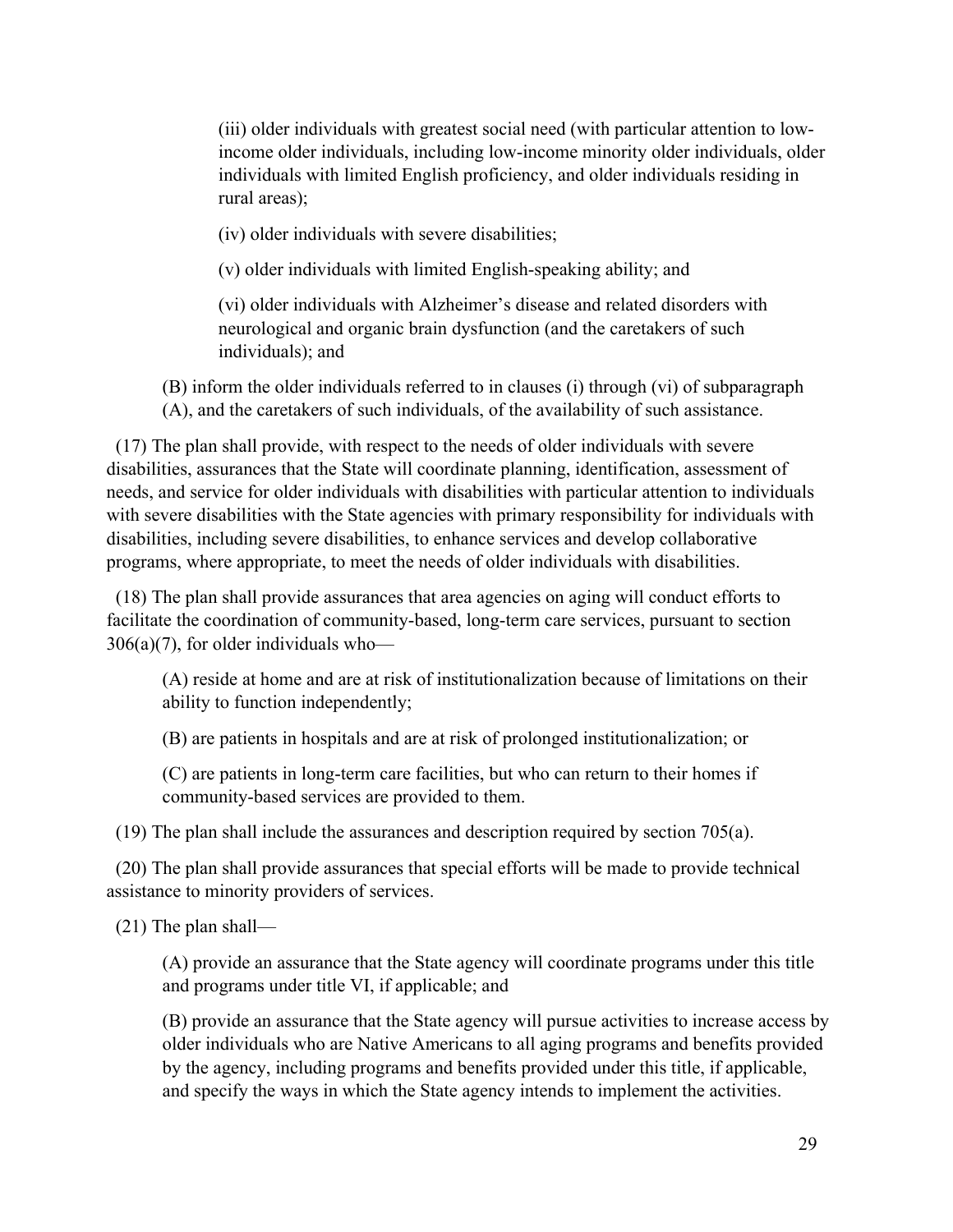(22) If case management services are offered to provide access to supportive services, the plan shall provide that the State agency shall ensure compliance with the requirements specified in section  $306(a)(8)$ .

(23) The plan shall provide assurances that demonstrable efforts will be made—

 (A) to coordinate services provided under this Act with other State services that benefit older individuals; and

 (B) to provide multigenerational activities, such as opportunities for older individuals to serve as mentors or advisers in child care, youth day care, educational assistance, at-risk youth intervention, juvenile delinquency treatment, and family support programs.

 (24) The plan shall provide assurances that the State will coordinate public services within the State to assist older individuals to obtain transportation services associated with access to services provided under this title, to services under title VI, to comprehensive counseling services, and to legal assistance.

 (25) The plan shall include assurances that the State has in effect a mechanism to provide for quality in the provision of in-home services under this title.

 (26) The plan shall provide assurances that area agencies on aging will provide, to the extent feasible, for the furnishing of services under this Act, consistent with self-directed care.

 (27) (A) The plan shall include, at the election of the State, an assessment of how prepared the State is, under the State's statewide service delivery model, for any anticipated change in the number of older individuals during the 10-year period following the fiscal year for which the plan is submitted.

(B) Such assessment may include—

(i) the projected change in the number of older individuals in the State;

(ii) an analysis of how such change may affect such individuals, including individuals with low incomes, individuals with greatest economic need, minority older individuals, older individuals residing in rural areas, and older individuals with limited English proficiency;

(iii) an analysis of how the programs, policies, and services provided by the State can be improved, including coordinating with area agencies on aging, and how resource levels can be adjusted to meet the needs of the changing population of older individuals in the State; and

(iv) an analysis of how the change in the number of individuals age 85 and older in the State is expected to affect the need for supportive services.

 (28) The plan shall include information detailing how the State will coordinate activities, and develop long-range emergency preparedness plans, with area agencies on aging, local emergency response agencies, relief organizations, local governments, State agencies responsible for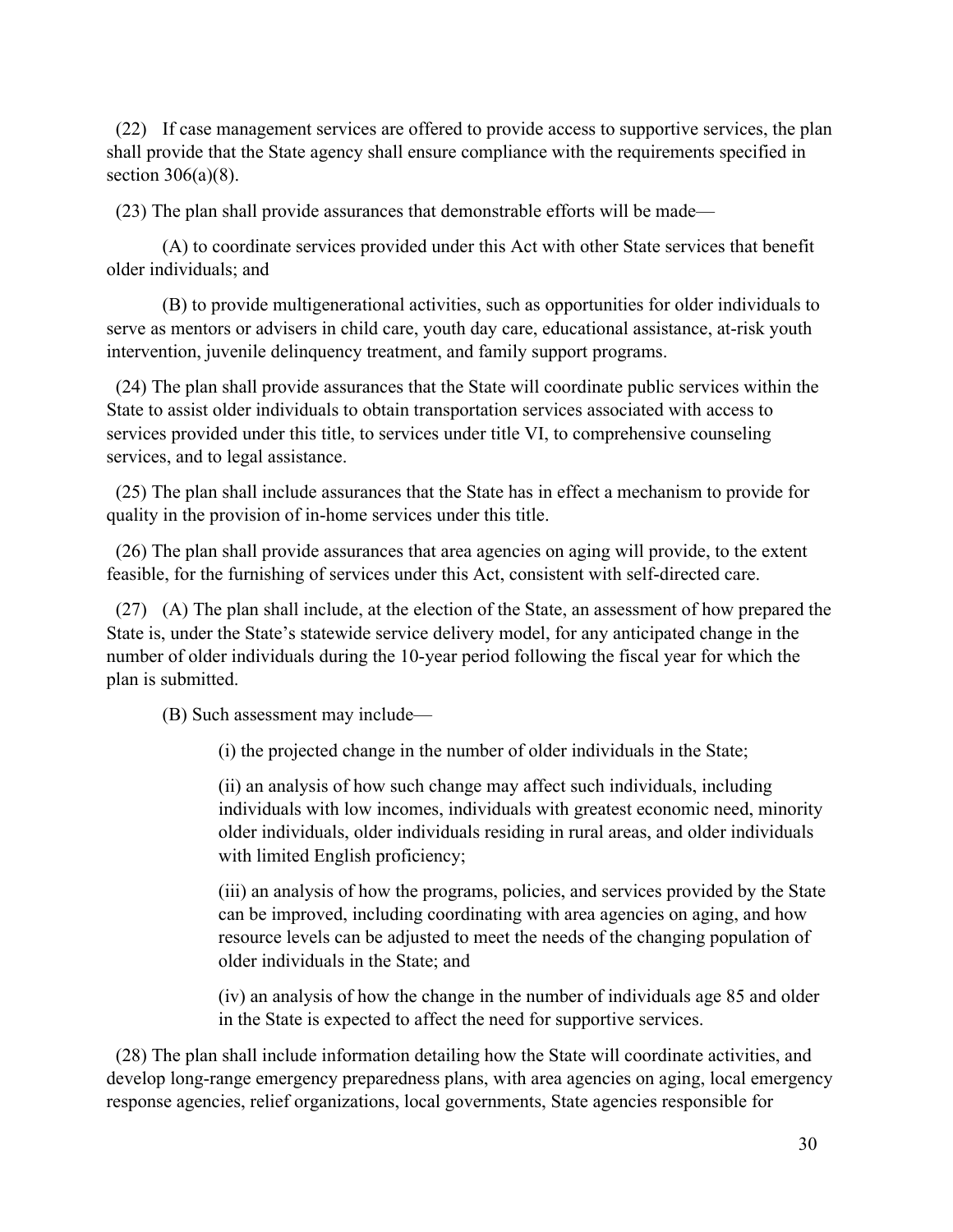emergency preparedness, and any other institutions that have responsibility for disaster relief service delivery.

 (29) The plan shall include information describing the involvement of the head of the State agency in the development, revision, and implementation of emergency preparedness plans, including the State Public Health Emergency Preparedness and Response Plan.

 (30) The plan shall contain an assurance that the State shall prepare and submit to the Assistant Secretary annual reports that describe—

(A) data collected to determine the services that are needed by older individuals whose needs were the focus of all centers funded under title IV in fiscal year 2019;

(B) data collected to determine the effectiveness of the programs, policies, and services provided by area agencies on aging in assisting such individuals; and

(C) outreach efforts and other activities carried out to satisfy the assurances described in paragraphs (18) and (19) of section 306(a).

### Sec. 308, PLANNING, COORDINATION, EVALUATION, AND ADMINISTRATION OF STATE PLANS

 $(b)(3)(E)$  No application by a State under subparagraph  $(A)$  shall be approved unless it contains assurances that no amounts received by the State under this paragraph will be used to hire any individual to fill a job opening created by the action of the State in laying off or terminating the employment of any regular employee not supported under this Act in anticipation of filling the vacancy so created by hiring an employee to be supported through use of amounts received under this paragraph.

#### Sec. 705, ADDITIONAL STATE PLAN REQUIREMENTS

(a) ELIGIBILITY.—In order to be eligible to receive an allotment under this subtitle, a State shall include in the state plan submitted under section 307—

 (1) an assurance that the State, in carrying out any chapter of this subtitle for which the State receives funding under this subtitle, will establish programs in accordance with the requirements of the chapter and this chapter;

 (2) an assurance that the State will hold public hearings, and use other means, to obtain the views of older individuals, area agencies on aging, recipients of grants under title VI, and other interested persons and entities regarding programs carried out under this subtitle;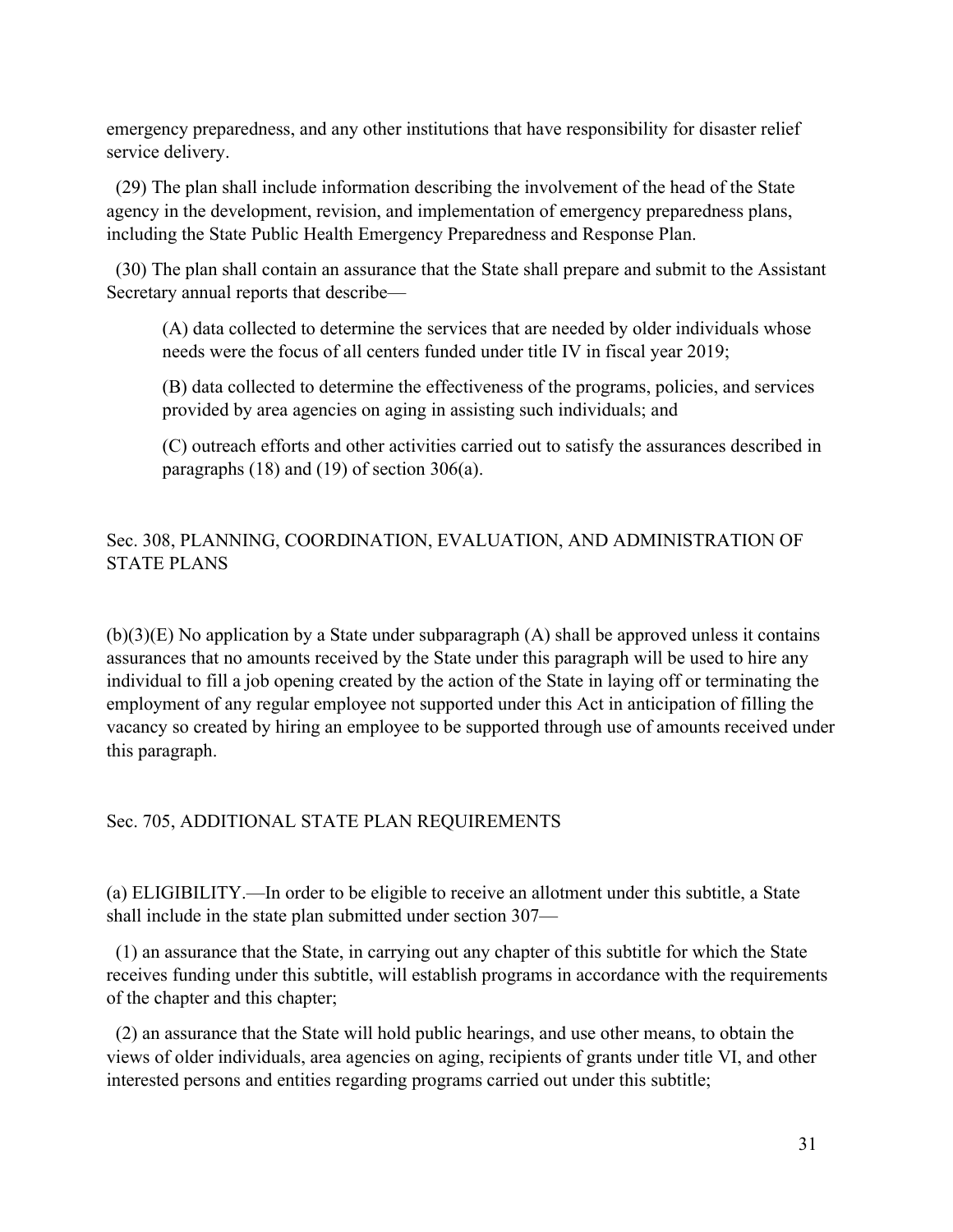(3) an assurance that the State, in consultation with area agencies on aging, will identify and prioritize statewide activities aimed at ensuring that older individuals have access to, and assistance in securing and maintaining, benefits and rights;

 (4) an assurance that the State will use funds made available under this subtitle for a chapter in addition to, and will not supplant, any funds that are expended under any Federal or State law in existence on the day before the date of the enactment of this subtitle, to carry out each of the vulnerable elder rights protection activities described in the chapter;

 (5) an assurance that the State will place no restrictions, other than the requirements referred to in clauses (i) through (iv) of section  $712(a)(5)(C)$ , on the eligibility of entities for designation as local Ombudsman entities under section 712(a)(5).

 (6) an assurance that, with respect to programs for the prevention of elder abuse, neglect, and exploitation under chapter 3—

(A) in carrying out such programs the State agency will conduct a program of services consistent with relevant State law and coordinated with existing State adult protective service activities for—

(i) public education to identify and prevent elder abuse;

(ii) receipt of reports of elder abuse;

 (iii) active participation of older individuals participating in programs under this Act through outreach, conferences, and referral of such individuals to other social service agencies or sources of assistance if appropriate and if the individuals to be referred consent; and

 (iv) referral of complaints to law enforcement or public protective service agencies if appropriate;

(B) the State will not permit involuntary or coerced participation in the program of services described in subparagraph (A) by alleged victims, abusers, or their households; and

(C) all information gathered in the course of receiving reports and making referrals shall remain confidential except—

(i) if all parties to such complaint consent in writing to the release of such information;

(ii) if the release of such information is to a law enforcement agency, public protective service agency, licensing or certification agency, ombudsman program, or protection or advocacy system; or

(iii) upon court order…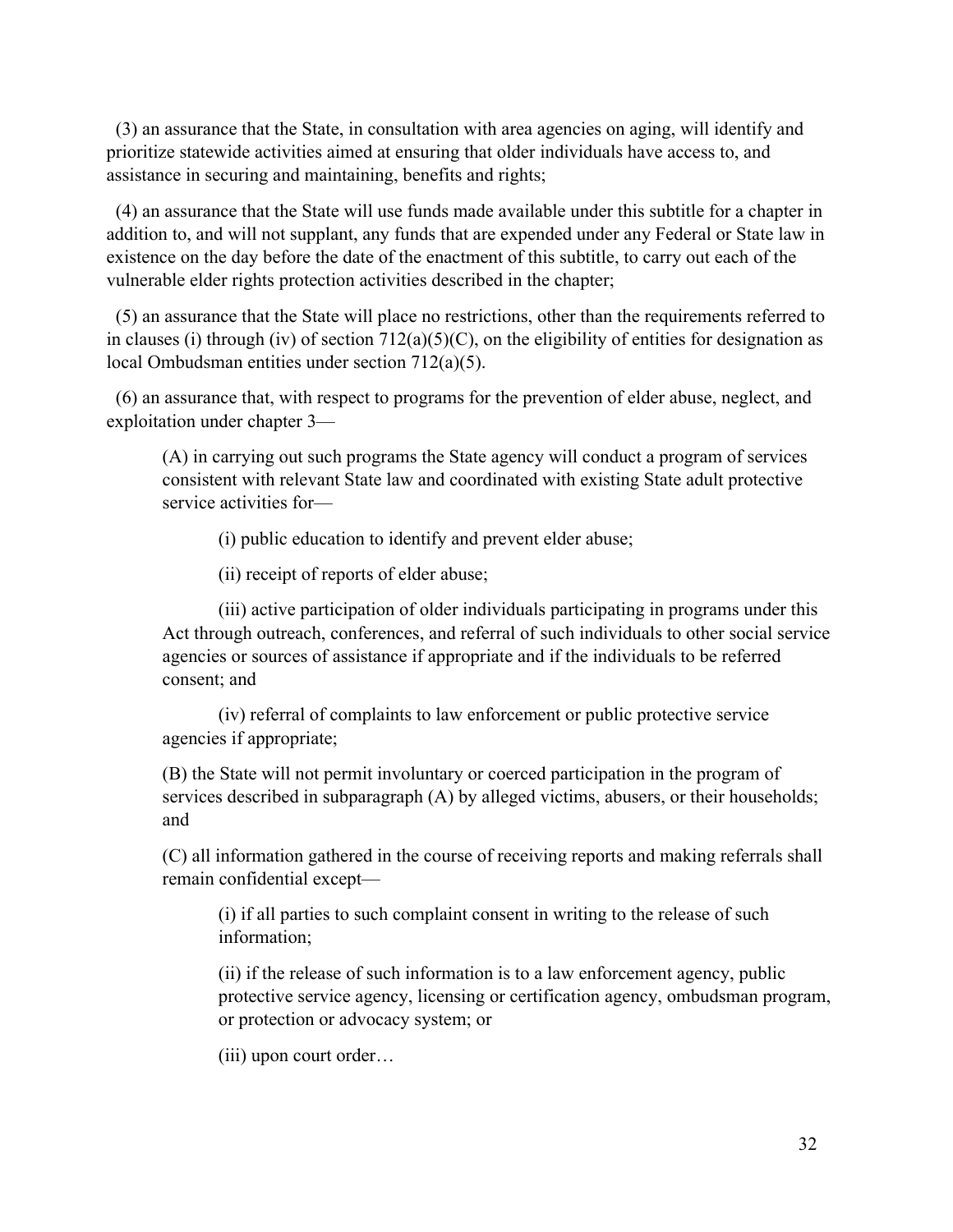*Signature and Title of Authorized Official Date*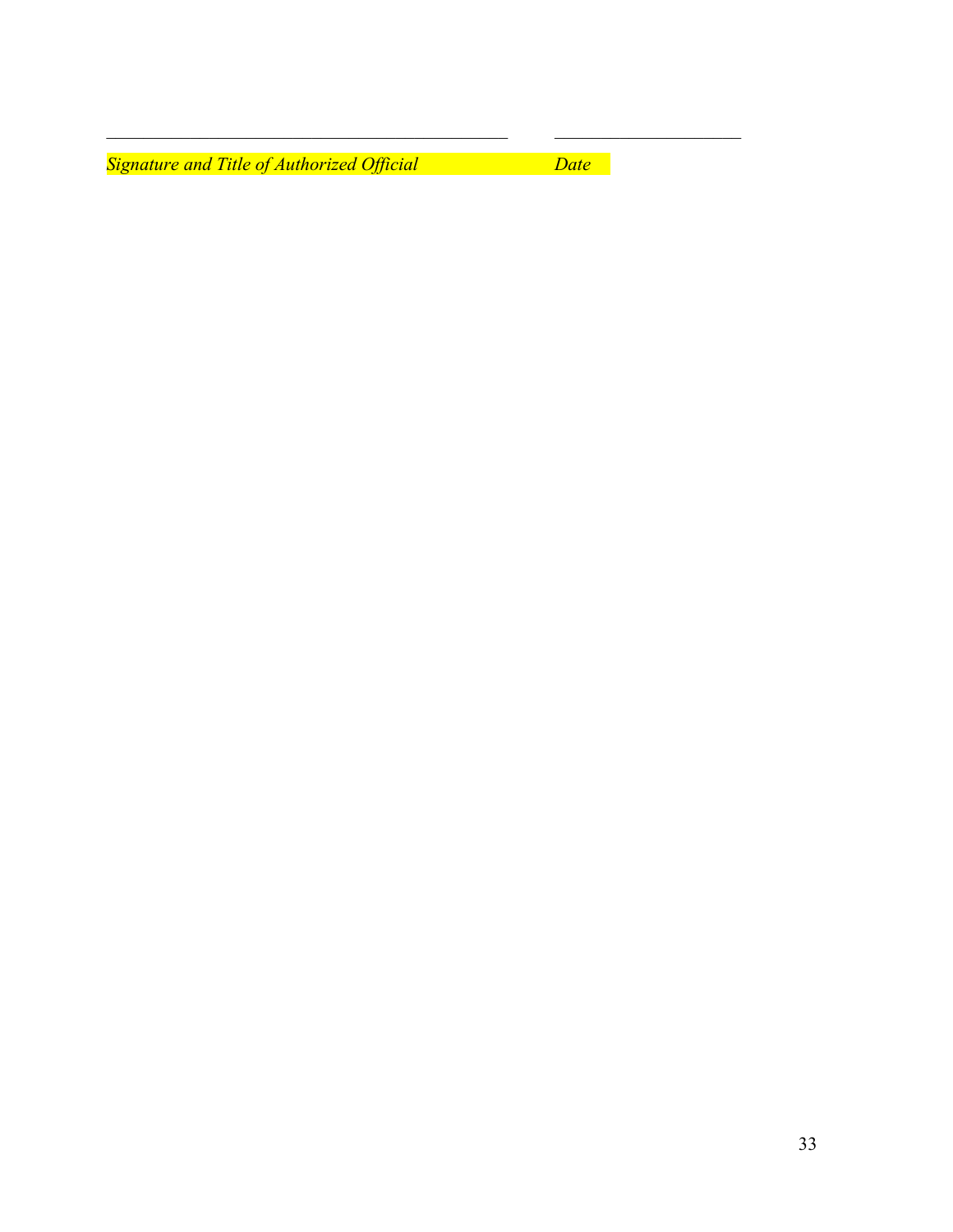## **State Plan Guidance Attachment B**

### **INFORMATION REQUIREMENTS**

**IMPORTANT: States must provide all applicable information following each OAA citation listed below. Please note that italics indicate emphasis added to highlight specific information to include. The completed attachment must be included with your State Plan submission.**

Section  $305(a)(2)(E)$ 

*Describe the mechanism(s) for assuring* that preference will be given to providing services to older individuals with greatest economic need and older individuals with greatest social need (with particular attention to low-income older individuals, including low-income minority older individuals, older individuals with limited English proficiency, and older individuals residing in rural areas) and include proposed methods of carrying out the preference in the State plan;

### **RESPONSE**:

Section  $306(a)(6)(I)$ 

*Describe the mechanism(s) for assuring* that each Area Plan will include information detailing how the Area Agency will, to the extent feasible, coordinate with the State agency to disseminate information about the State assistive technology entity and access to assistive technology options for serving older individuals;

### **RESPONSE**:

#### Section 306(a)(17)

*Describe the mechanism(s) for assuring* that each Area Plan will include information detailing how the Area Agency will coordinate activities and develop long-range emergency preparedness plans with local and State emergency response agencies, relief organizations, local and State governments and other institutions that have responsibility for disaster relief service delivery.

#### **RESPONSE**: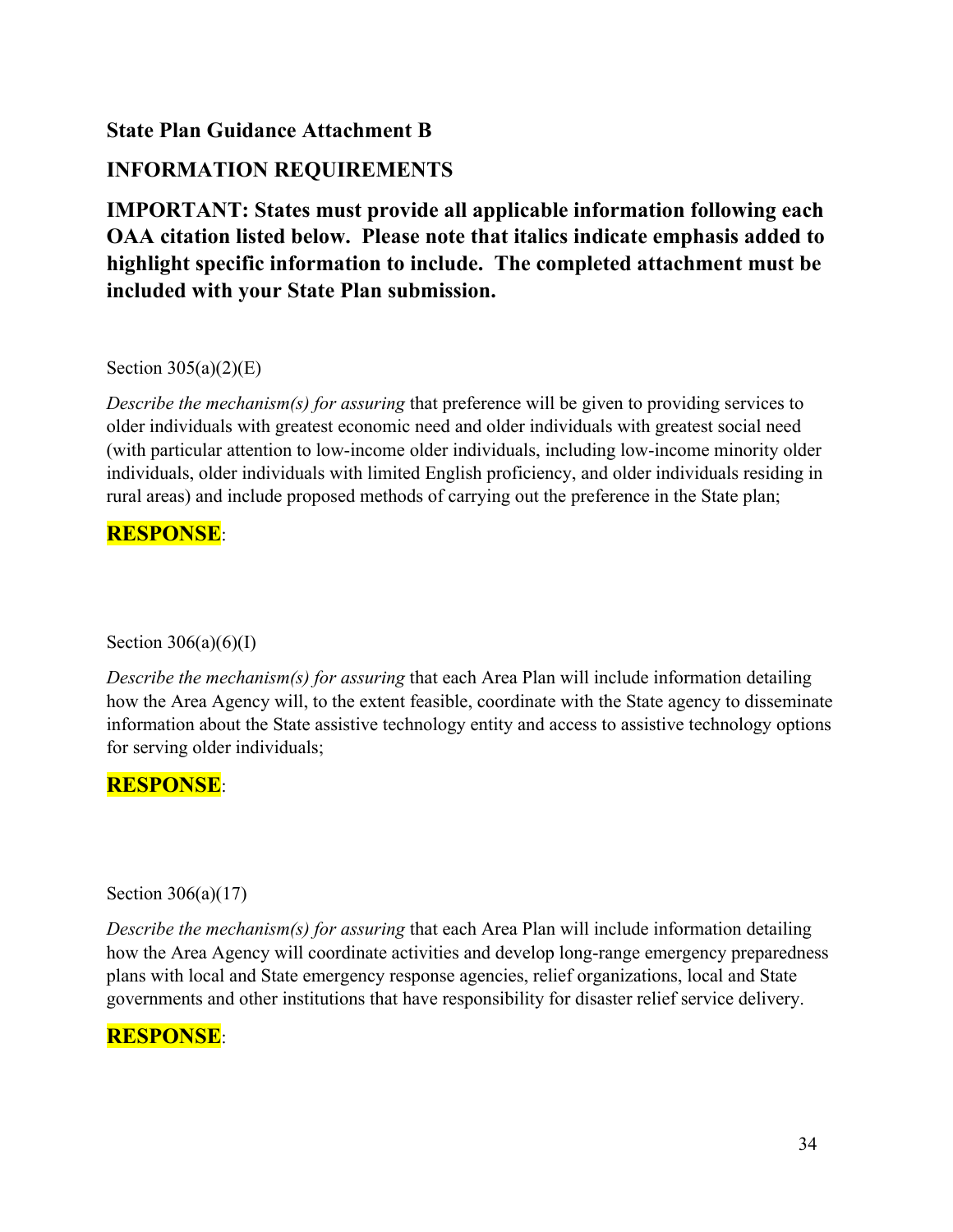Section  $307(a)(2)$ 

The plan shall provide that the State agency will —...

(C*) specify a minimum proportion* of the funds received by each area agency on aging in the State to carry out part B that will be expended (in the absence of a waiver under sections 306 (c) or 316) by such area agency on aging to provide each of the categories of services specified in section 306(a)(2). *(Note: those categories are access, in-home, and legal assistance. Provide specific minimum proportion determined for each category of service.)*

## **RESPONSE**:

Section  $307(a)(3)$ 

The plan shall—

...

(B) with respect to services for older individuals residing in rural areas—

(i) provide assurances the State agency will spend for each fiscal year not less than the amount expended for such services for fiscal year 2000;

(ii) *identify, for each fiscal year to which the plan applies, the projected costs of providing such services (including the cost of providing access to such services); and*

(iii) *describe the methods used to meet the needs for such services in the fiscal year preceding the first year to which such plan applies.*

**RESPONSE**:

Section 307(a)(10)

The plan shall provide assurance that the special needs of older individuals residing in rural areas are taken into consideration and shall *describe how those needs have been met and describe how funds have been allocated to meet those needs.* 

## **RESPONSE**: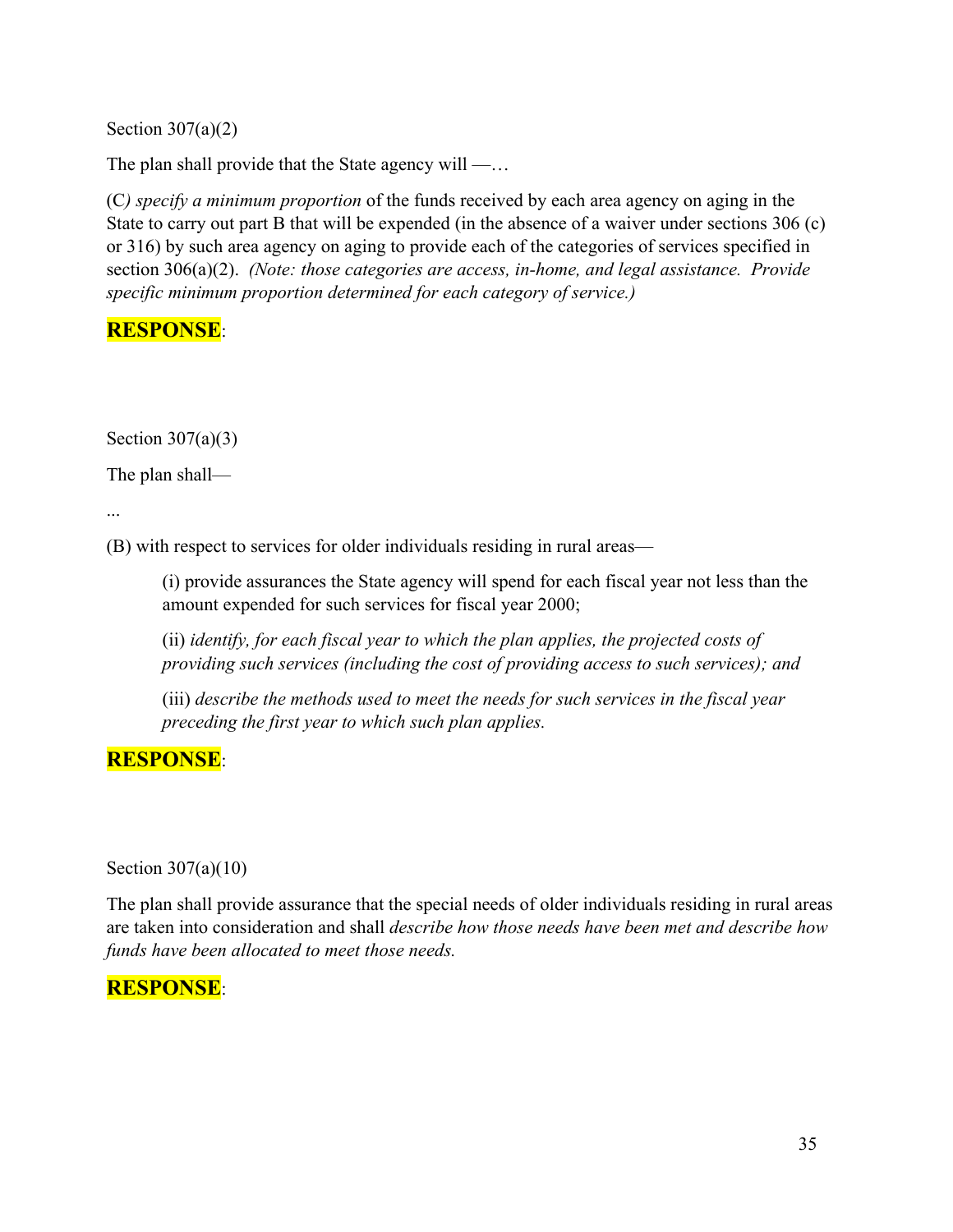Section 307(a)(14)

(14) The plan shall, with respect to the fiscal year preceding the fiscal year for which such plan is prepared—

(A) *identify the number of low-income minority older individuals in the State, including the number of low income minority older individuals with limited English proficiency*; and

(B) *describe the methods used to satisfy the service needs* of the low-income minority older individuals described in subparagraph (A), including the plan to meet the needs of low-income minority older individuals with limited English proficiency.

## **RESPONSE**:

Section 307(a)(21)

The plan shall  $-$ 

. . .

(B) provide an assurance that the State agency will pursue activities to increase access by older individuals who are Native Americans to all aging programs and benefits provided by the agency, including programs and benefits provided under this title*,* if applicable, *and specify the ways in which the State agency intends to implement the activities.* 

## **RESPONSE**:

Section 307(a)(27)

(A) The plan shall include, at the election of the State, an assessment of how prepared the State is, under the State's statewide service delivery model, for any anticipated change in the number of older individuals during the 10-year period following the fiscal year for which the plan is submitted.

(B) Such assessment may include—

(i) the projected change in the number of older individuals in the State;

(ii) an analysis of how such change may affect such individuals, including individuals with low incomes, individuals with greatest economic need, minority older individuals, older individuals residing in rural areas, and older individuals with limited English proficiency;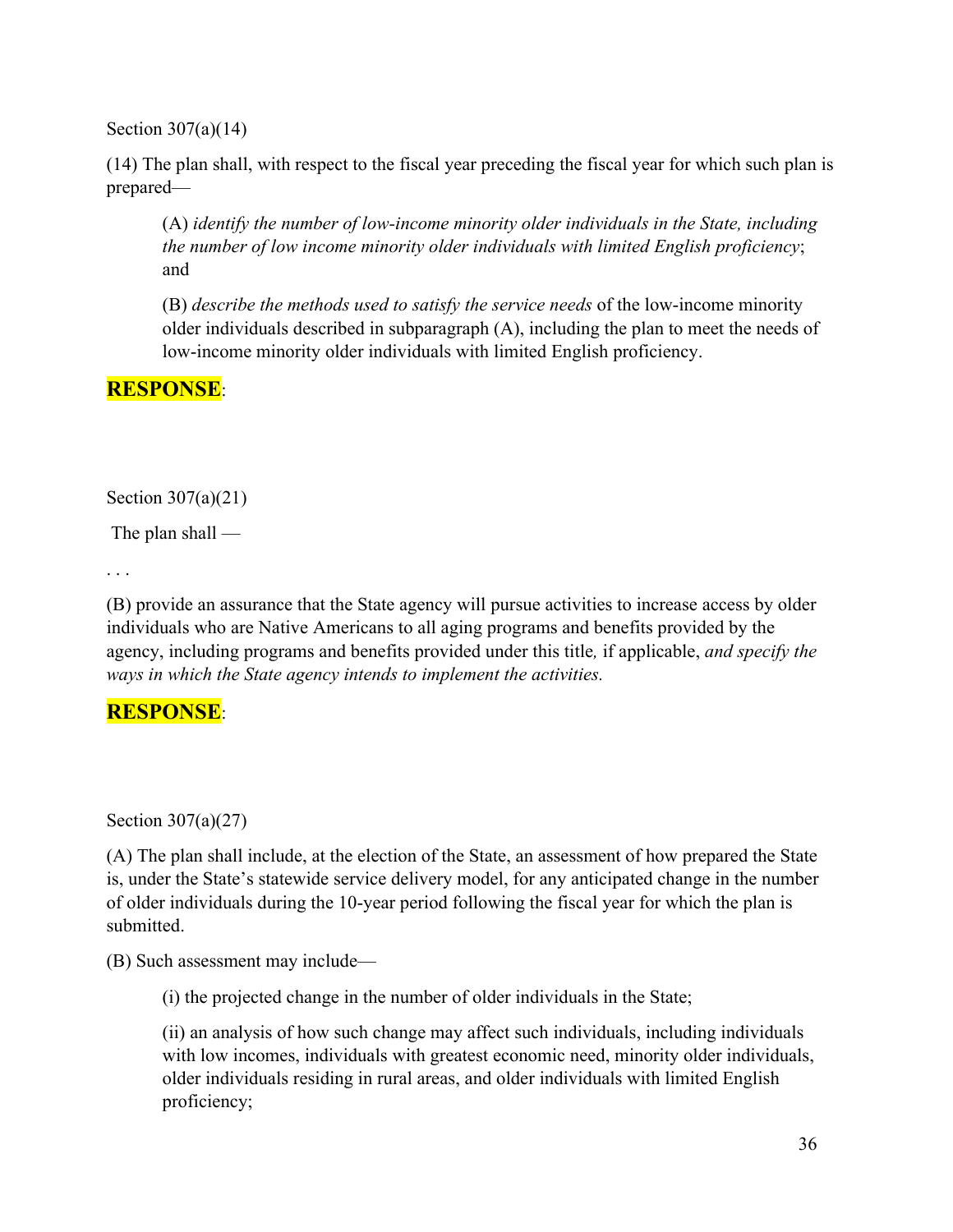(iii) an analysis of how the programs, policies, and services provided by the State can be improved, including coordinating with area agencies on aging, and how resource levels can be adjusted to meet the needs of the changing population of older individuals in the State; and

(iv) an analysis of how the change in the number of individuals age 85 and older in the State is expected to affect the need for supportive services

## **RESPONSE**:

Section 307(a)(28)

*The plan shall include information detailing how the State will coordinate activities, and develop* long-range emergency preparedness plans, with area agencies on aging, local emergency response agencies, relief organizations, local governments, State agencies responsible for emergency preparedness, and any other institutions that have responsibility for disaster relief service delivery.

## **RESPONSE**:

Section 307(a)(29)

*The plan shall include information describing the involvement of the head of the State agency* in the development, revision, and implementation of emergency preparedness plans, including the State Public Health Emergency Preparedness and Response Plan.

## **RESPONSE**:

### Section 705(a) ELIGIBILITY —

In order to be eligible to receive an allotment under this subtitle, a State shall *include in the State plan submitted under section 307—. . .*

*(7) a description of the manner in which the State agency will carry out this title* in accordance with the assurances described in paragraphs (1) through (6).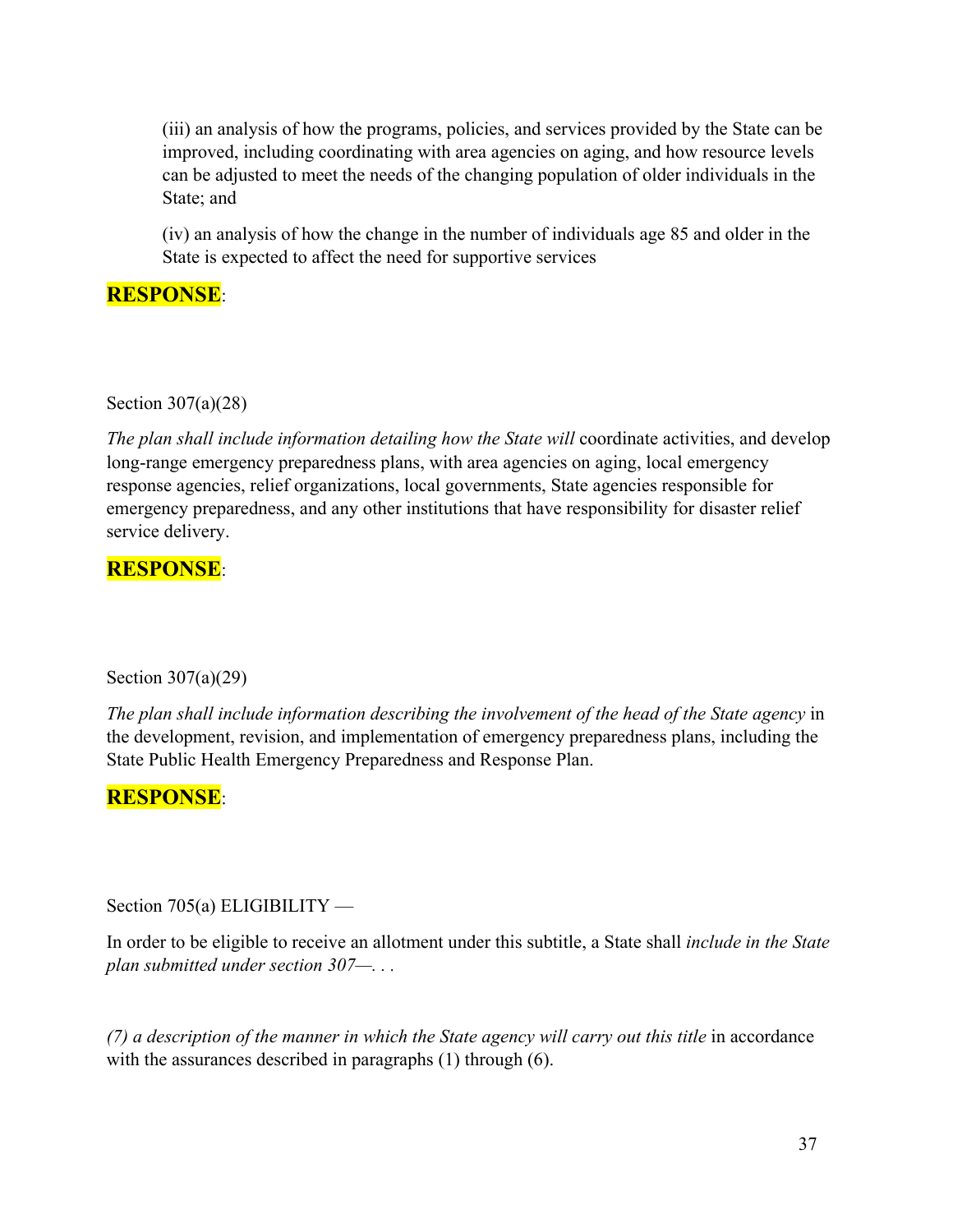*(Note: Paragraphs (1) of through (6) of this section are listed below)* 

In order to be eligible to receive an allotment under this subtitle, a State shall include in the *State plan submitted under section 307—* 

*(1) an assurance that the State, in carrying out any chapter of this subtitle for which the State receives funding under this subtitle, will establish programs in accordance with the requirements of the chapter and this chapter;* 

*(2) an assurance that the State will hold public hearings, and use other means, to obtain the views of older individuals, area agencies on aging, recipients of grants under title VI, and other interested persons and entities regarding programs carried out under this subtitle;* 

*(3) an assurance that the State, in consultation with area agencies on aging, will identify and prioritize statewide activities aimed at ensuring that older individuals have access to, and assistance in securing and maintaining, benefits and rights;* 

*(4) an assurance that the State will use funds made available under this subtitle for a chapter in addition to, and will not supplant, any funds that are expended under any Federal or State law in existence on the day before the date of the enactment of this subtitle, to carry out each of the vulnerable elder rights protection activities described in the chapter;*

*(5) an assurance that the State will place no restrictions, other than the requirements referred to in clauses (i) through (iv) of section 712(a)(5)(C), on the eligibility of entities for designation as local Ombudsman entities under section 712(a)(5);* 

*(6) an assurance that, with respect to programs for the prevention of elder abuse, neglect, and exploitation under chapter 3—* 

*(A) in carrying out such programs the State agency will conduct a program of services consistent with relevant State law and coordinated with existing State adult protective service activities for-* 

*(i) public education to identify and prevent elder abuse;* 

*(ii) receipt of reports of elder abuse;*

 *(iii) active participation of older individuals participating in programs under this Act through outreach, conferences, and referral of such individuals to other social service agencies or sources of assistance if appropriate and if the individuals to be referred consent; and* 

 *(iv) referral of complaints to law enforcement or public protective service agencies if appropriate;*

 *(B) the State will not permit involuntary or coerced participation in the program of services described in subparagraph (A) by alleged victims, abusers, or their households; and*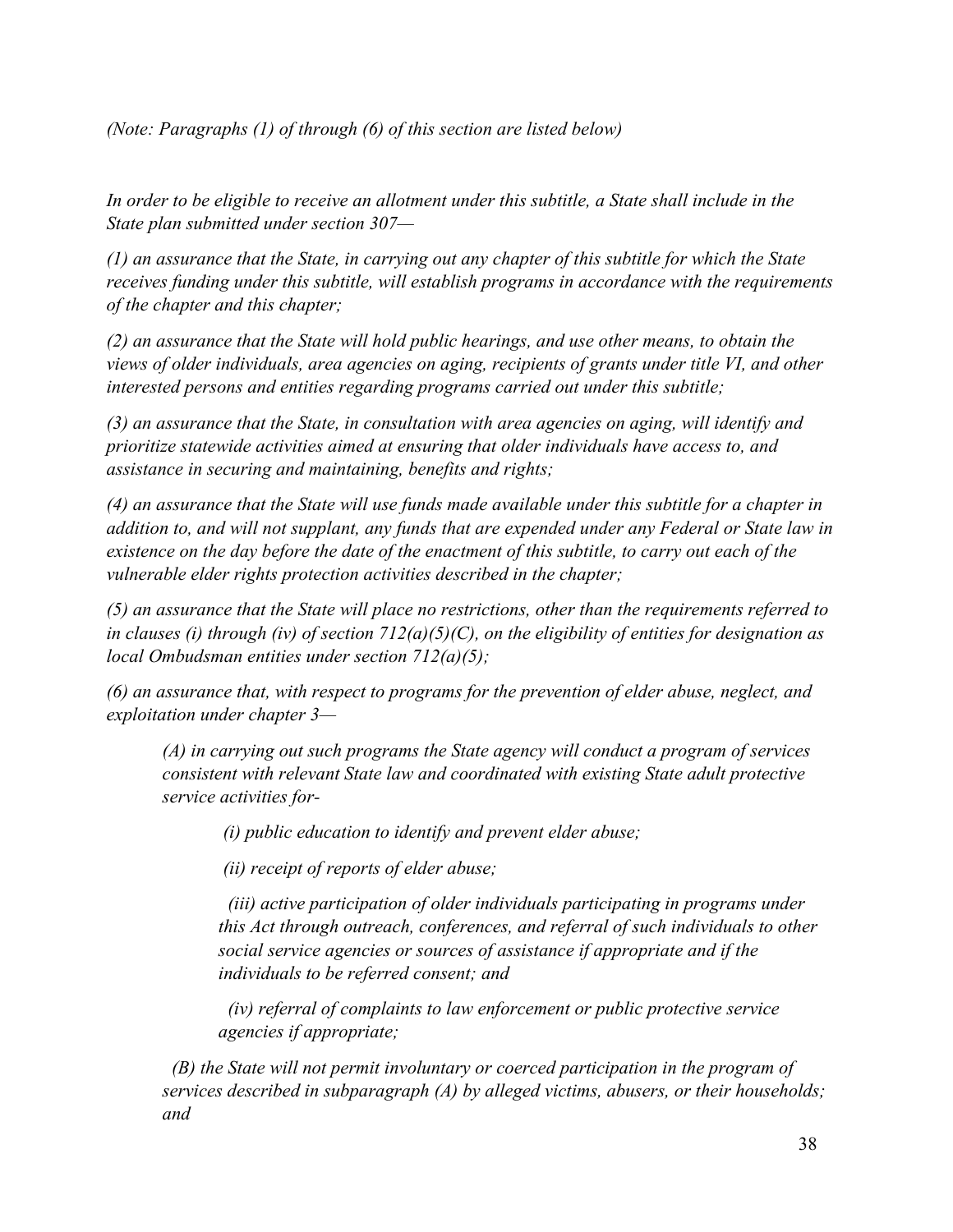*(C) all information gathered in the course of receiving reports and making referrals shall remain confidential except—* 

 *(i) if all parties to such complaint consent in writing to the release of such information;* 

 *(ii) if the release of such information is to a law enforcement agency, public protective service agency, licensing or certification agency, ombudsman program, or protection or advocacy system; or*

 *(iii) upon court order.*

**RESPONSE**: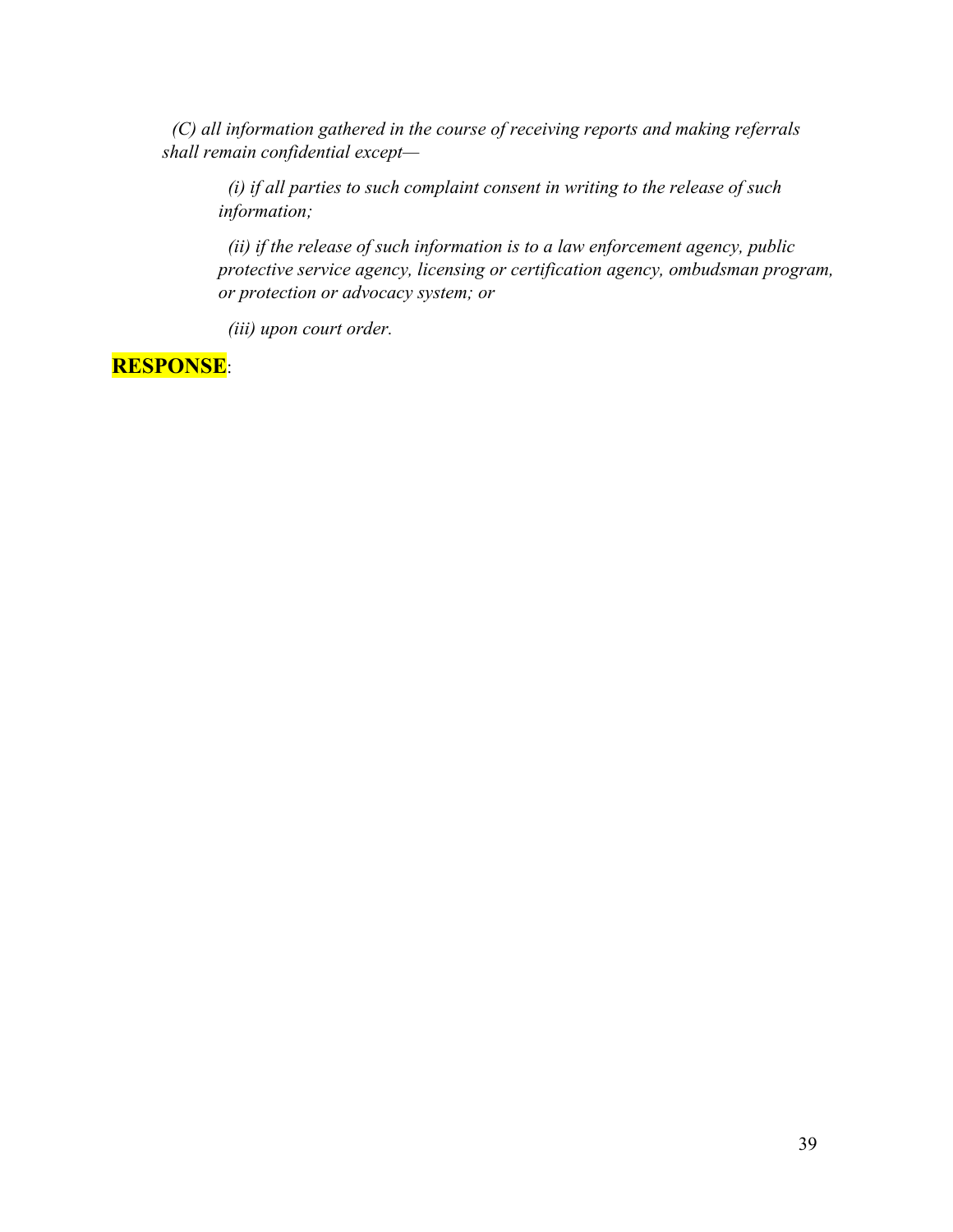## **State Plan Guidance Attachment C**

## **INTRASTATE (IFF) FUNDING FORMULA REQUIREMENTS**

Requirements Applicable to IFF Revisions:

OAA, Sec. 305(a)(2)(C)

"*States shall,* 

*(C) in consultation with area agencies, in accordance with guidelines issued by the Assistant Secretary, and using the best available data, develop and publish for review and comment a formula for distribution within the State of funds received under this title that takes into account-* 

*(i) the geographical distribution of older individuals in the State; and*

*(ii)the distribution among planning and service areas of older individuals with greatest economic need and older individuals with greatest social need, with particular attention to low-income minority older individuals*."

OAA, Sec. 305(d)

*(d) The publication for review and comment required by paragraph (2)(C) of subsection (a) shall include—* 

*(1) a descriptive statement of the formula's assumptions and goals, and the application of the definitions of greatest economic or social need,* 

*(2) a numerical statement of the actual funding formula to be used,* 

*(3) a listing of the population, economic, and social data to be used for each planning and service area in the State, and* 

*(4) a demonstration of the allocation of funds, pursuant to the funding formula, to each planning and service area in the State.* 

# **Requirements Applicable to all IFFs Generally**

### **All IFFs must contain the following:**

- A descriptive statement of the formula.
- A list of the data used by planning and service area.
- A descriptive statement of each factor (i.e.  $70+$  living alone number of people who are 70 and older that live alone) and weight/percentage used for each factor (i.e. 70+ living alone  $= 5\%$ ).